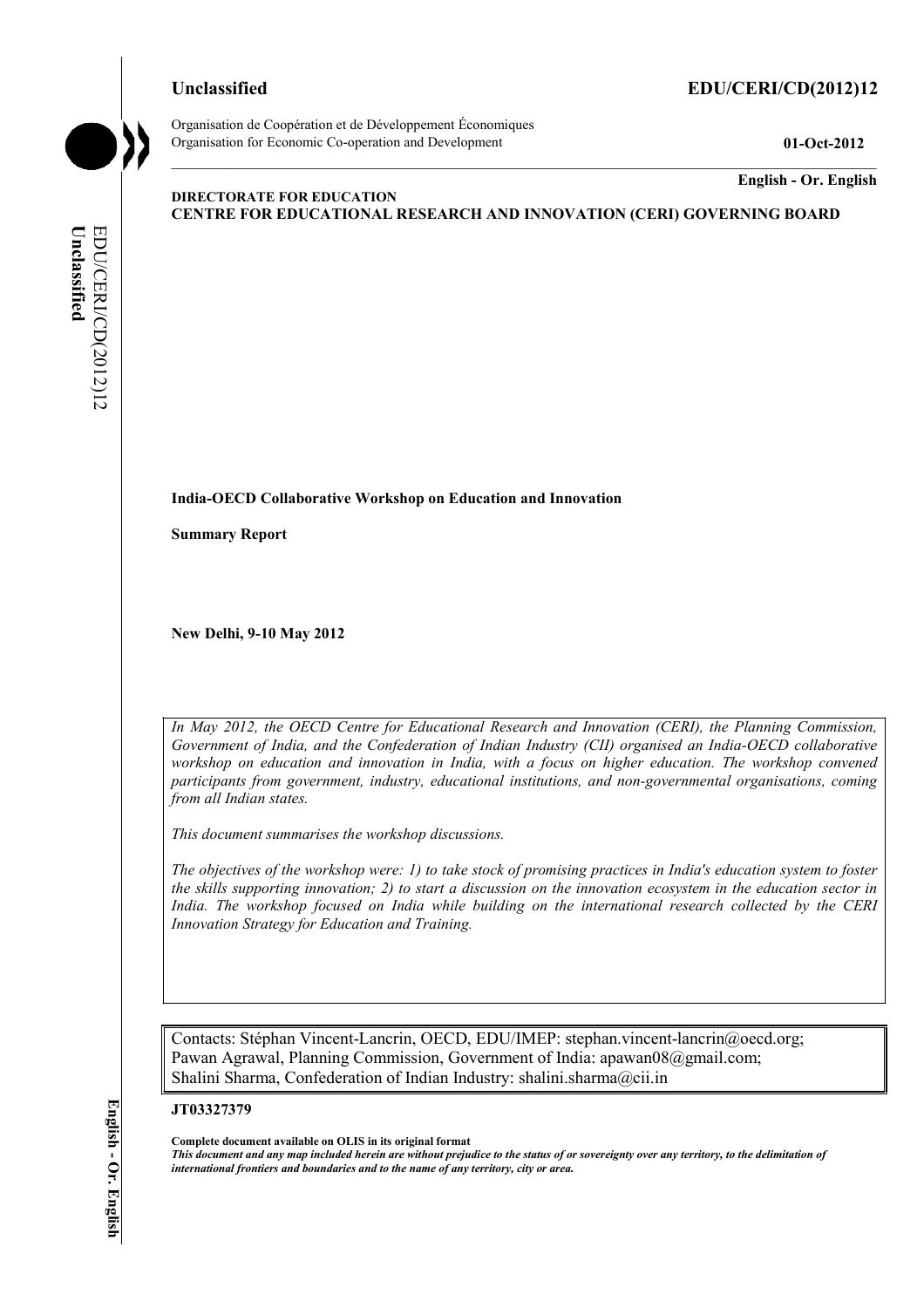## **TABLE OF CONTENTS**

| INDIA-OECD COLLABORATIVE WORKSHOP ON EDUCATION AND INNOVATION  4                     |  |
|--------------------------------------------------------------------------------------|--|
|                                                                                      |  |
|                                                                                      |  |
|                                                                                      |  |
|                                                                                      |  |
|                                                                                      |  |
|                                                                                      |  |
|                                                                                      |  |
| Session 5: Creating an Innovation Ecosystem in Education: Teachers of the Future  10 |  |
| Session 6: Creating an Innovation Ecosystem in Education: Research and Evaluation11  |  |
|                                                                                      |  |
|                                                                                      |  |
|                                                                                      |  |
|                                                                                      |  |

### **Boxes**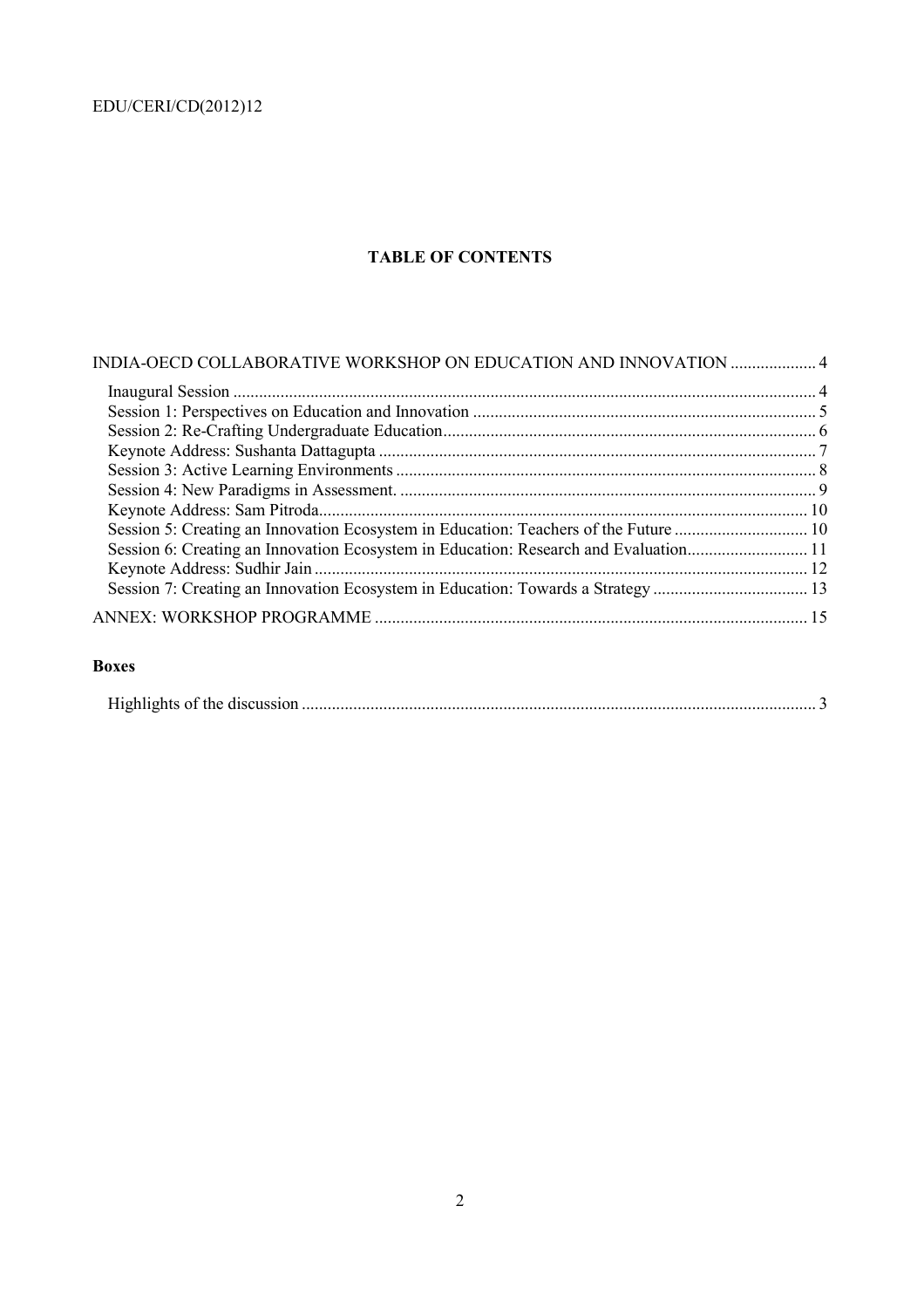#### **Highlights of the discussion**

The discussion at the workshop identified some critical points that should inform future discussion and action towards an Indian Innovation Strategy for Education and Training:

- There is a remarkable similarity between the individual skills that are seen as critical for success in India and in other OECD countries. Given this alignment of objectives, Indian stakeholders can benefit from being part of international discussions on how to best nurture and advance these skills in pupils and students.
- A key aspect of an Innovation Strategy for Education and Training should be to help educational institutions and systems move from the 'i' of 'invention' to the 'i' of 'implementation'. The government can help bridge this gap by strengthening hard and soft network technologies: IT infrastructure and software standards, education research and evaluation, and professional networks can deliver the required framework conditions to turn inventions into innovations. Rigid regulatory frameworks sometimes hamper innovation at this critical stage; to correctly weigh the benefits and costs of rigid rules, the regulator must make sure that it receives feedback on the opportunities that are missed because of them.
- Fostering endogenous improvement of educational institutions should become a priority for an Indian Innovation Strategy for Education and Training. In higher education, efforts to improve the quality of the system by establishing new elite institutions will hardly produce positive effects on second-tier institutions. An "improvement and innovation prize" may instead highlight unconventional "success stories" and encourage improvement outside of the mainstream and elite. In both higher education and schools, improvement can be encouraged if stakeholders' perception of institutional quality, from being strongly reputation-based, gradually becomes enlightened by forward-looking data: efforts to measure learning outcomes and to evaluate the quality of instruction (and not just of selection) can produce this shift.
- When positive examples of innovation are presented, or international best practices are highlighted, it is the conditions for innovation rather than the innovations themselves that need to be understood. Too often the innovations that are showcased are seen as examples to follow, when in fact, a system that is open to innovative activities and institutions allows for innovation, rather than for imitation of innovation.
- In higher education, there are many opportunities for India to do things differently than in OECD countries. India has yet to capitalize on the advantage of having so many young institutions and a large under-served demand for education.
- An important ambiguity about what institutional differentiation means needs to be solved. Everyone accepts that there should be greater diversity of types of institutions (and courses) in India as the system expands. However, differentiation is very often expressed in a hierarchical way with respect to quality, and quality is defined by the traditional missions of higher education institutions. Evaluation frameworks and quality assurance mechanisms should support all institutions in their progress towards fulfilling their own mission.
- There is a need for further discussions and experimentations at the state level on how to innovate higher education in terms of pedagogy, undergraduate programmes, research, and, more broadly, institutional and system organisation.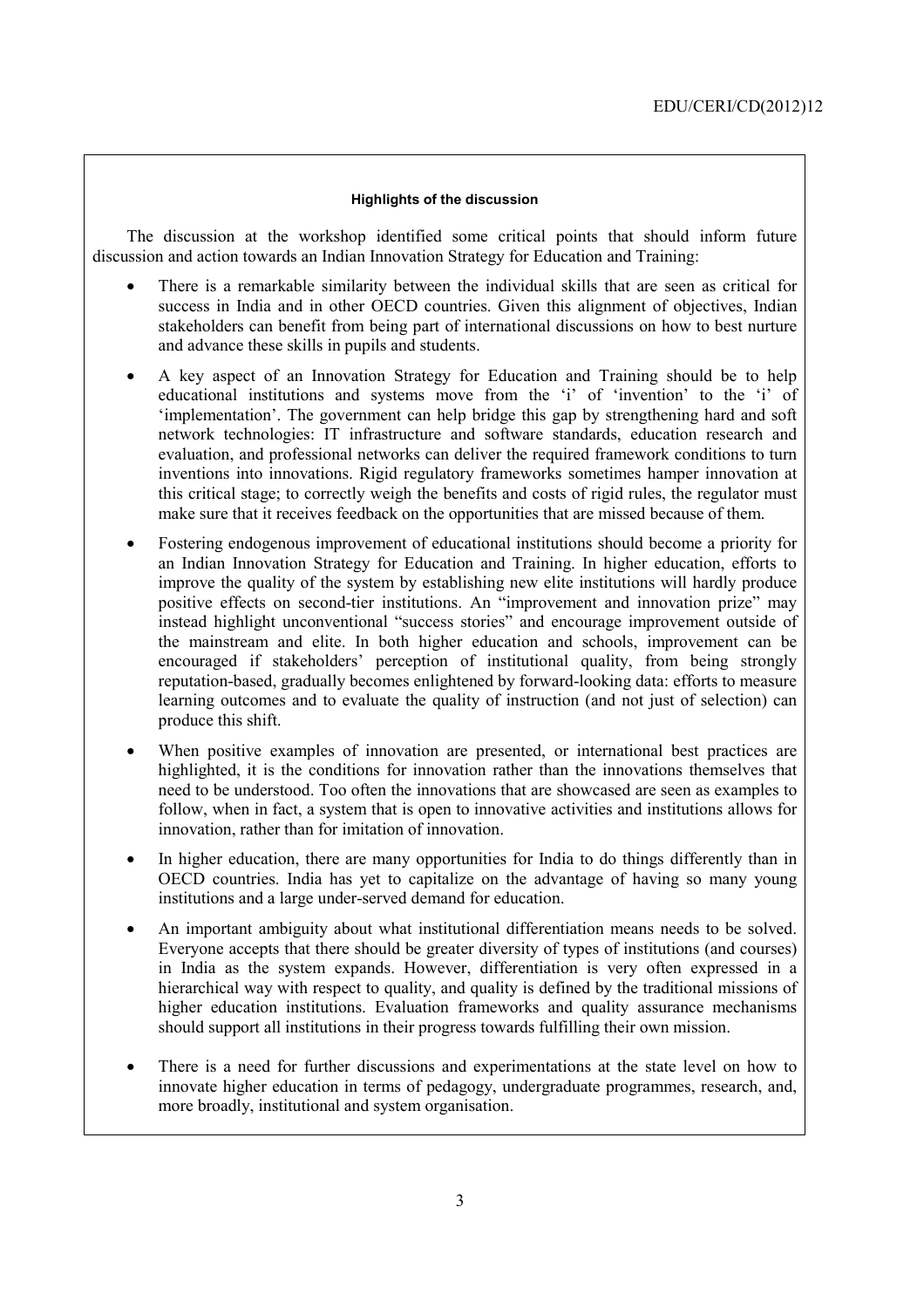**Summary Report** 

#### **INDIA-OECD INITIATIVE COLLABORATIVE WORKSHOP ON EDUCATION AND INNOVATION**

#### **Workshop organised by the Planning Commission, Government of India, the Organisation for Economic Cooperation and Development (OECD), and the Confederation of Indian Industry (CII). New Delhi, 9-10 May 2012**

1. The Collaborative Workshop was the launch event for an India-OECD Initiative on Education and Innovation. The meeting, a joint initiative of the Planning Commission, of the Confederation of Indian Industry (CII), and of the Centre for Educational Research and Innovation (CERI) at the Organisation for Economic Co-operation and Development (OECD), was organized within the framework of CERI's Innovation Strategy for Education and Training, and the discussion followed the two strands of the project with an emphasis on higher education: 1) education for innovation and 2) innovation in education.

2. The workshop was designed to engage Indian stakeholders in a new conversation on education and innovation in India; participants from government, industry, educational institutions, and nongovernmental organisations (NGOs) were present, and all Indian states were asked to nominate one to two delegates. The workshop attracted over 160 participants over the two days.

3. The objectives of the workshop were: 1) to take stock of promising practices to foster the skills supporting innovation; 2) to start a discussion on the innovation ecosystem in the education sector in India. The workshop focused on India while building on the international research collected by CERI's Innovation Strategy for Education and Training.

#### **Inaugural Session**

4. Kaushik Basu (Chief Economic Advisor, Ministry of Finance, Government of India) opened the meeting with a keynote address on the importance of education for India's development and growth strategies. He linked India's remarkable growth performance since 1993-94, driven by the information technology (IT) sector, with the early investment in higher education starting in the 1950s, as world-class institutions such as the Indian Institutes of Technology (IIT) and the Indian Institutes of Management (IIMs) were established. While these elite institutions provided the country – and indeed, the world – with a ready pool of higher educated professionals, at the same time, the abysmal investment in basic literacy over the last decades contributed to the high level of inequality and the social exclusion of large parts of the population. Today, investing in education at all levels is the only way to remain at par with countries such as China and Malaysia that are rapidly overcoming India.

5. Speaking of higher education policy, Kaushik Basu argued for less regulation and more competition (e.g. by allowing the private sector to invest in higher education more freely) as means to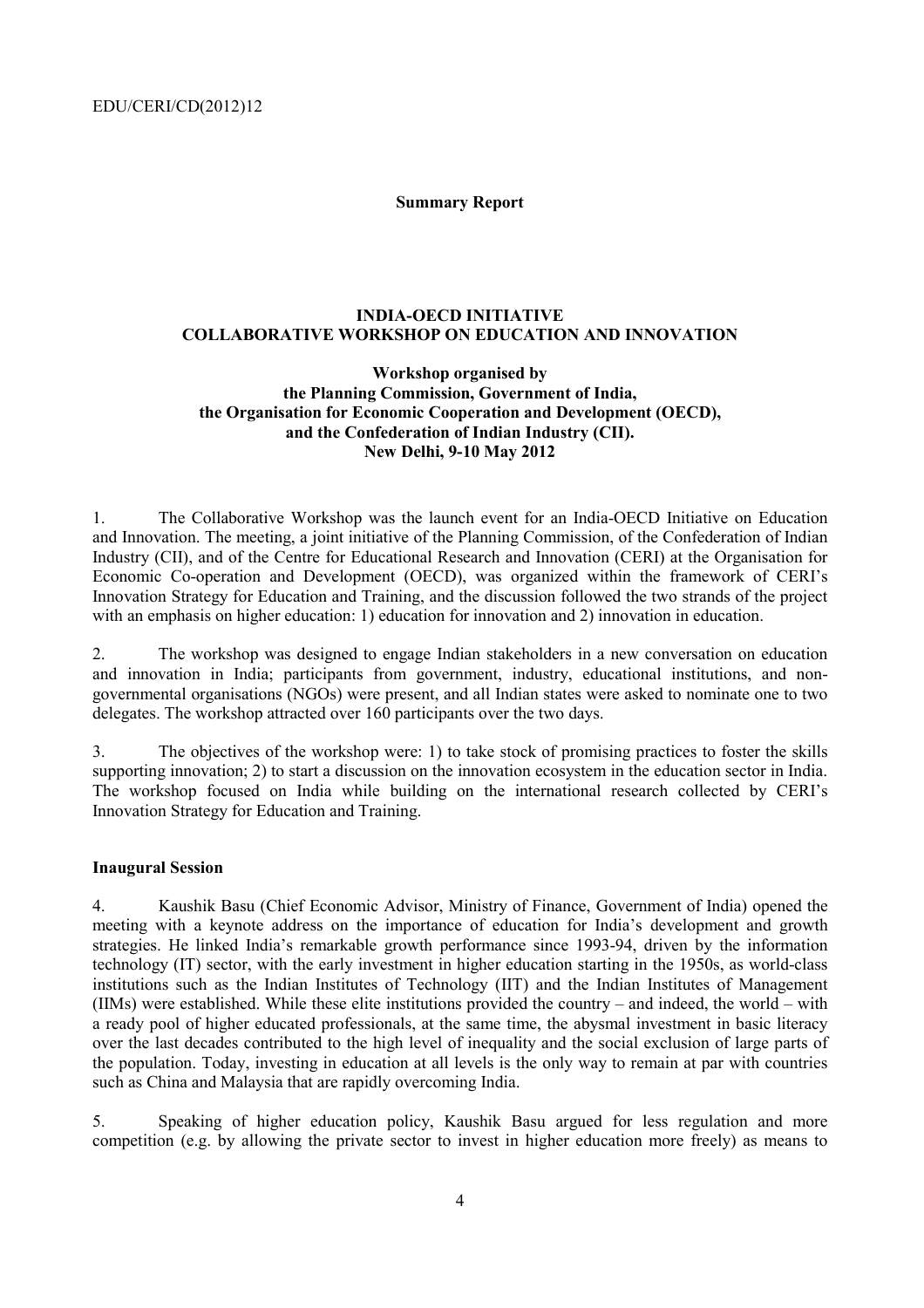achieve a certain degree of differentiation among the 648 universities of India (some becoming places for research, others specialising in teaching). The governments' role in this sector would then mainly be to ensure informed choices by students through the transparency of ratings. Professor Basu also expressed the dream and aspiration that India become one day a global hub for education, with higher education institutions attracting students from all over the world and contributing to India's soft power.

6. The keynote address was followed by a special address by Vibha Puri Das (Higher Education Secretary, Ministry of Human Resource Development [HRD], Government of India). After complimenting the OECD, CII, and the Planning Commission for the workshop, she introduced the major policy initiatives in the Ministry of HRD. The current initiatives at national level are very much inspired by the priorities of the National Innovation Council, and aim at creating space for collaboration and innovation in a system that is largely seen as over-regulated but under-governed. The government's investment in broadband connectivity, for instance, will make it possible to bring quality e-content to every place: to ensure that such content is available, the government intends to set up "meta-universities", or platforms for universities to collaborate on teaching. The government is also pushing the "Universities for Innovation" bill to set up 14 special universities with a focus on research and innovation, while supporting the creation of centers for training and research in advanced science and technology, research boxes, and intellectual property rights centers within existing institutions.

7. Dirk Van Damme (OECD Directorate for Education) greeted the workshop participants on behalf of the OECD, and described the Organisation's role in the international community as a place for collaborative learning, where countries come together to share best practices, but also to measure and compare their performance in the various domains of policy. The OECD sees education as a driver of economic growth, social progress, and prosperity, and supports countries in their efforts to bring greater efficiency, quality, and equity in education systems. According to OECD analysis, quality and equity are twin objectives that are best pursued together and can be achieved together, as shown by results of the Programme for International Student Assessment (PISA). Similarly, innovation is not just about excellence, but must serve the needs of society at large.

8. The programme of the two days was then presented by Pawan Agrawal (Planning Commission, Government of India), who expressed the wish that conversations and peer-learning beginning at this workshop will inspire similar events at the state level over the next year. In concluding the introductory session, he extended a vote of thanks to all participants and, on behalf of all co-organisers of the event, to all those who made the event possible.

#### **Session 1: Perspectives on Education and Innovation**

9. This session, chaired by Sushma Berlia (President, Apeejay Stya and Svran Group, and Chancellor, Apeejay Stya University), was designed to place the discussion in the context of societal change and the needs of innovation-driven economies.

10. Rajesh Jain (Founder, Netcore Technologies) reflected on his personal experience to underline that the most valuable skills in today's world – critical thinking, persuasion, entrepreneurship skills – are best acquired out of the classroom through informal contact with people and knowledge, and can be acquired in the classroom only when pupils are not afraid of failure. The rote learning system that still prevails in many Indian schools however stands in the way of the development of twenty-first century skills, and the large investments in infrastructure or technology will not solve this problem. He concluded his intervention by advocating that the individual right to education is best promoted when the government funds students instead of schools.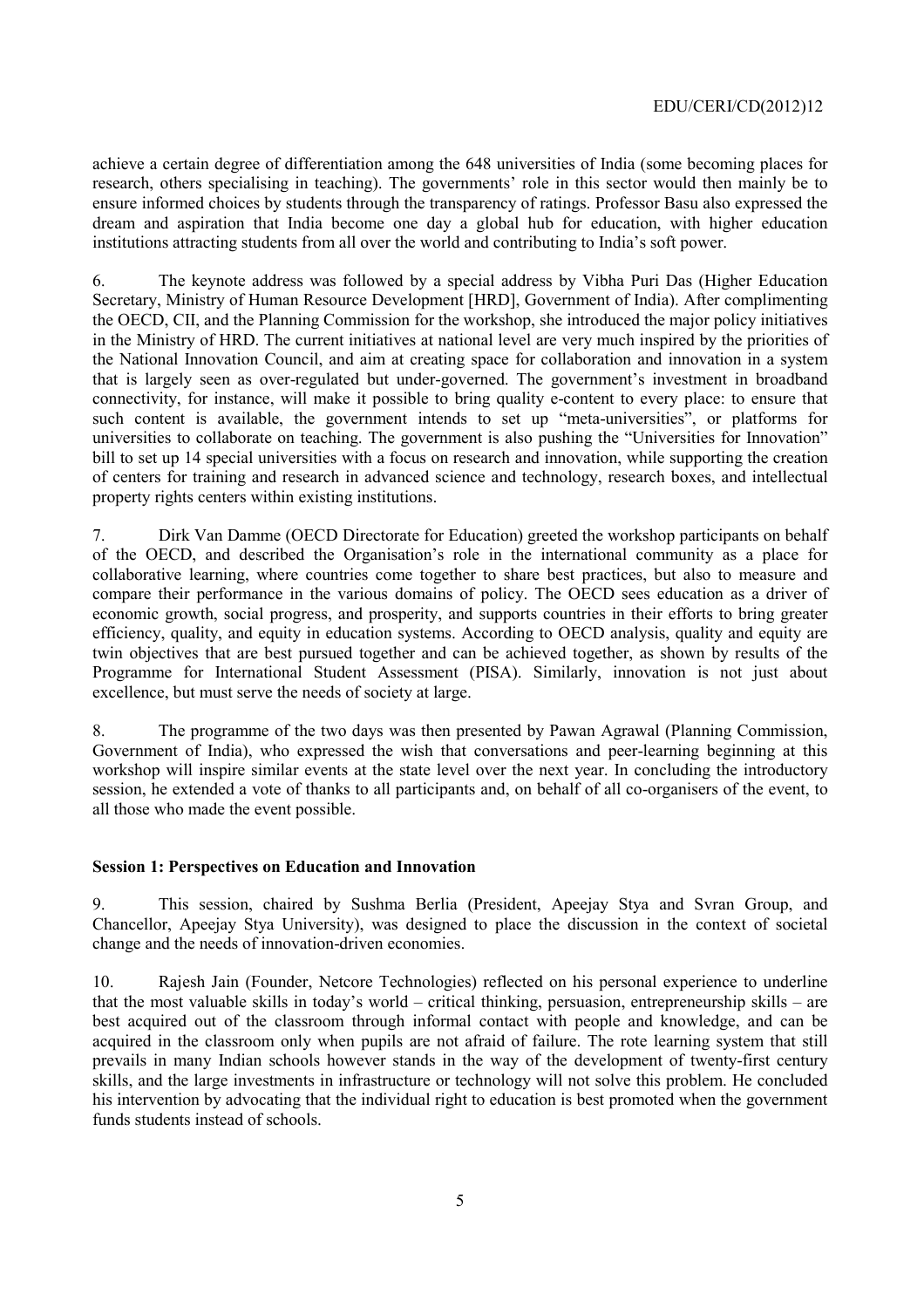11. Stéphan Vincent-Lancrin (OECD Directorate for Education) used international data sets to illustrate the skills needs of innovation-driven societies. Innovative businesses report that lack of skill is a major obstacle impeding more innovation; but an innovative economy is a diversified economy, and needs a diverse mix of skills. In fact, it may be more important to equip a large number of workers with skills for lifelong learning, skills in thinking and creativity, and social and behavioural skills, in order to create a good climate for organisational learning and user-driven innovation, than to concentrate the role of universities and schools in providing a few highly qualified scientists and technicians for the elite model of innovation.

12. How well are higher education institutions responding to these skill needs? In 2005-07, tertiary educated professionals surveyed by two international studies (Reflex and Hegesco) in most OECD countries did not consider that their tertiary education programme endowed them with the most critical skills for innovation (creativity, persuasion) except for analytical thinking. However, CERI's Innovation Strategy for Education and Training project has identified some promising examples of new institutions (such as Aalto University), curricula and pedagogies (such as design education) that explicitly aim at developing the different sets of innovation skills together. Stéphan Vincent-Lancrin concluded his presentation with the wish that, by the end of the workshop, he would be able to add Indian examples to this list of promising initiatives.

13. In summing up the session, Sushma Berlia asked the two presenters to list three ideas to foster innovation through education. Stéphan Vincent-Lancrin listed three steps towards elaborating an innovation strategy for education: (i) thinking about innovation explicitly; (ii) thinking about innovation in terms of a diffused culture, rather than isolated acts of invention; and (iii) reflecting on the alignment between work organisation, assessment practices, and regulatory frameworks in education. Rajesh Jain formulated specific recommendations, such as (i) creating multidisciplinary learning environments; (ii) encouraging youth entrepreneurship; and (iii) lowering all entry barriers for universities that want to come to India.

#### **Session 2: Re-Crafting Undergraduate Education**

14. The second session, chaired by Mr. T.P. Sreenivasan (Vice Chairman, Kerala State Higher Education Council and former Ambassador of India to the United Nations), presented and discussed examples of curriculum reform and of organizational innovation in Indian universities that aimed at developing innovation skills and of fostering excellence in students.

15. Mr. T.P. Sreenivasan highlighted the difficulty of reforming higher education, an established and mature sector where prestige flows from reputation, and the challenge that it represents to re-orient undergraduate pedagogy towards a world class system when the student-teacher ratio is sometimes as high as 170. He then presented Kerala's initiatives for improving the quality of under-graduate education: these include establishing a state-level accreditation and assessment council, to ensure that all institutions are assessed, and to encourage the assessment of individual programmes and teachers by institutions themselves; promoting of a closer dialogue between industry and university; and working towards increasing autonomy by turning universities into corporate bodies.

16. In her presentation, Professor Malashri Lal (Dean, Academic Activities and Projects, Delhi University) showcased the innovative initiatives at Delhi University in the area of undergraduate education, thereby illustrating what can be done in large and tradition-rich institutions (with over 400 000 students). She listed five initiatives, two of which are currently implemented, and three of which are in the planning phase: 1) The newly created "Cluster Innovation Centre", a hub for innovation activities, that also offers very attractive, hands-on instruction in mathematics and information technology, leading to a 4-year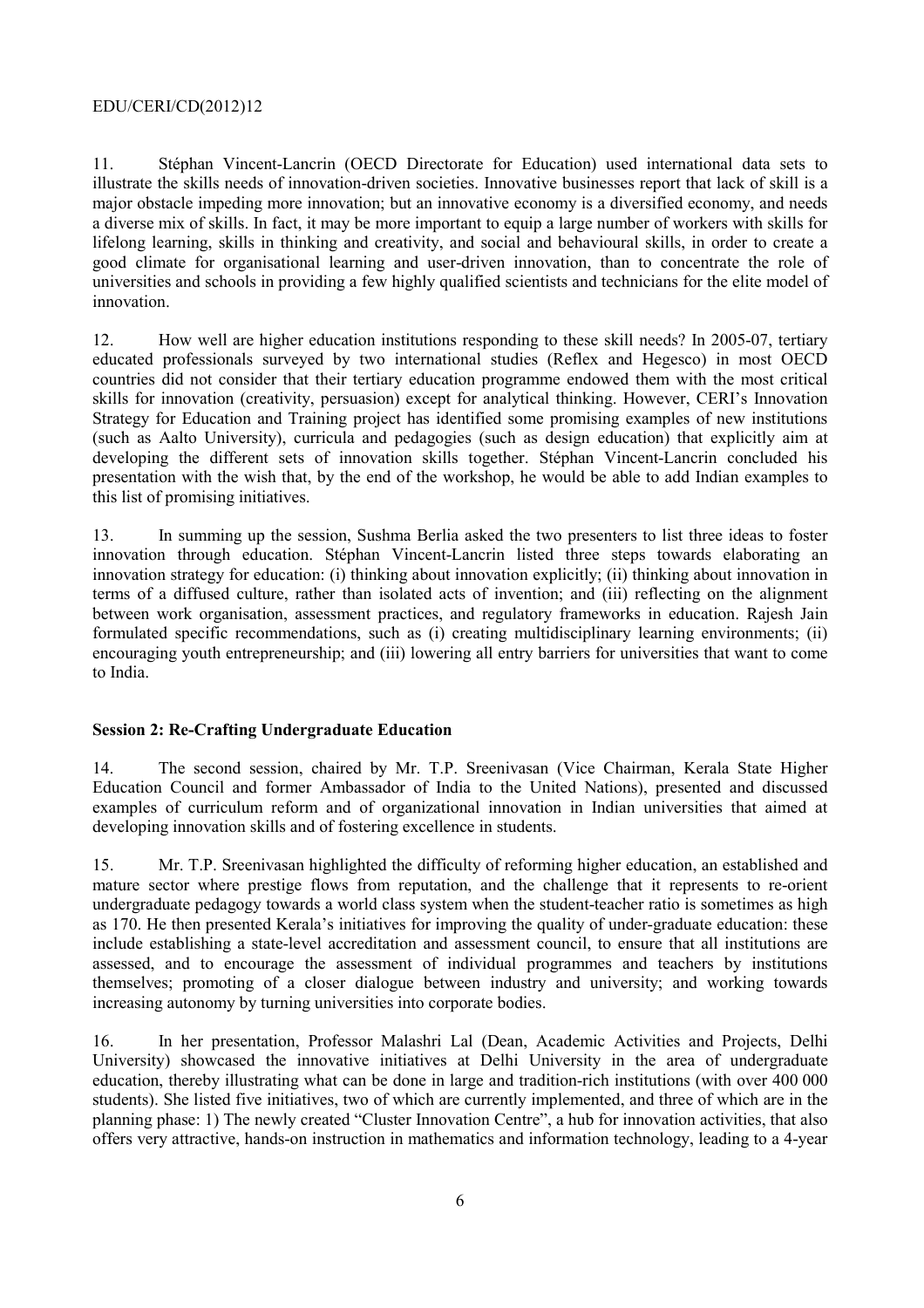bachelor of technology (B.Tech.) degree; 2) a competition for multi-disciplinary research projects led by undergraduate students ("innovation projects") among the colleges of Delhi University; 3) the "metauniversity" project, currently under development, that gives students the opportunity, within limits, to design their own degree programme by drawing on the offer of four universities in the Delhi area and their different colleges; 4) plans to introduce more 4-years undergraduate programmes, to leave more space for multi-disciplinary learning and enhance students' technology, language and communication skills; 5) finally, Delhi University intends to organize a train journey through India to increase students' awareness of the richness and diversity of the country they live in.

17. Professor Nikhil Sinha (Vice Chancellor, Shiv Nadar University) presented the case of a new, philanthropic university, that started operations in 2011. A new university seems to be a privileged place for innovating, but while Shiv Nadar's organisation of undergraduate studies may appear innovative in the Indian context, in fact it had been designed not with the intention of creating something new and different, or of responding to a new market need, but out of a normative approach.

18. Shiv Nadar University aims to provide students with multi-disciplinary and inter-disciplinary education, leaving room for autonomous exploration and encouraging engagement in experiential learning opportunities. Thus, the four-year curriculum of undergraduate studies, that students can personalise with a credit system, specifies the following minimum requirements: a common core for all students (Indian history, world history, culture and communication, physical and biological systems, cognition and intelligence, technology and society, environment, empirical reasoning and analysis); 120 to 180 credits in the major field of specialisation; university-wide electives outside the major field of specialisation. Under each of these three strands, credits have to be acquired through research, experiential, and applied learning projects (REAL); through international context (IC); and through demonstrating values, ethics, leadership and service to society (VELS). To have the desired flexibility, a four-year undergraduate curriculum organised around eight semesters was chosen.

19. The discussants, Dr. Meenakshi Gopinath (Principal, Lady Shriram College for Women, Delhi University) and Prof. Geetha Venkataraman (Dean, School of Under Graduate Studies Ambedkar University Delhi), underlined the importance of undergraduate education for the development of India: over the next five-year plan (2012-2017), enrolment in undergraduate programmes will increase from 14.7 million to over 21 million. The fact that much reform effort is concentrated in undergraduate education reflects both the dissatisfaction with the current state of undergraduate education, and the fact that this space is vibrant and open to innovation. Both speakers voiced some criticism about the current organisation of undergraduate curricula, perceived as rigid and disconnected: Meenakshi Gopinath pointed out the lack of connection between universities and NGOs, and Geetha Venkataraman complained about the segregation of undergraduate studies from the rest of tertiary education and about the lack of evaluation and review exercises concerning the innovations that are being introduced.

#### **Keynote Address: Sushanta Dattagupta**

20. Professor Sushanta Dattagupta (Vice Chancellor, Visva-Bharati University) delivered a keynote speech on the lessons learnt from his experience in setting up the Indian Institute for Science Education and Research (IISER) in Kolkata, and then as a Vice Chancellor at Visva-Bharati University. After some thirty years spent abroad, Sushanta Dattagupta returned to India in the mid 2000s to be appointed first Director of IISER Kolkata: the idea behind IISERs was to create excellent teaching and research centres for basic science, complementary to the IITs. One of the mission of IISER, in fact, is to entice students into a research career in science by integrating research activities into their undergraduate education (whereas traditionally, in India, research institutions are not involved in education), and by allowing them to cross disciplinary boundaries. To turn this ambition into a reality, a critical choice was to start PhD programmes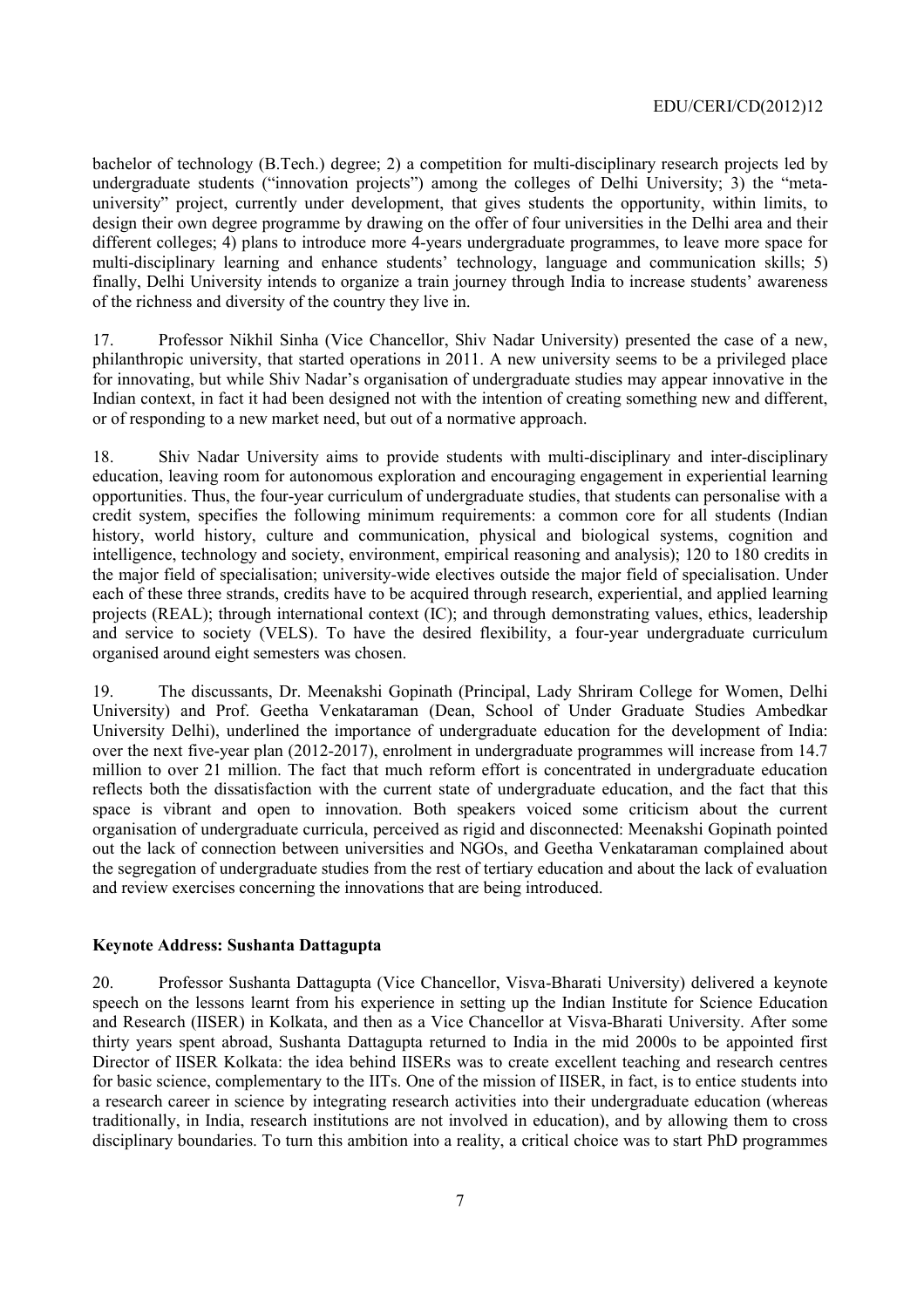and undergraduate programmes at the same time. The undergraduate programme was structured as an integrated 5-years programme, with a common core for all fields of two years, and three years of specialisation; students start working on research projects in the fourth year, and have to write a diploma thesis during the fifth year.

21. As Vice-Chancellor of Visva-Bharati University, Sushanta Dattagupta now guards Rabindranath Tagore's legacy. Tagore thought that all students should have exposure to the various aspects of reality, and was eager to build links with local communities and to harness all learning opportunities that can be found in nature and in the interaction with great mentors. Reflecting back on his previous experience, Professor Dattagupta praised the "liberal arts" approach and Tagore's holistic philosophy of education that still infuses Visva-Bharati University, but which is missing from IISERs and IITs.

#### **Session 3: Active Learning Environments**

22. This session focused on the renewal of teaching methods and discussed the use of new pedagogies in higher education to stimulate thinking, creativity, collaboration and engagement. The session was chaired by Shyam Menon (Vice-Chancellor, Ambedkar University Delhi).

23. Dr. Geetha Narayanan (Founder-Director, Srishti School of Art Design & Technology) first introduced the Srishti School of Art Design & Technology. Srishti, founded in 1996 and located in Bangalore, conceives itself as a radically innovative institution, rather than as a small incremental step to move beyond the segregated, elite model of most academic institutions. It intends to stay porous to the city and nation and to provide students with a democratic, non-dogmatic, lively learning environment. Srishti highlights the need to learn both from the canonical sources of classical knowledge and from the localised knowledge of the people, and encourages craft and entrepreneurship through project-based learning.

24. Ashish Rajpal (Founder and CEO, iDiscoveri Education), who intervened later on as a discussant, praised Srishti for three things which, according to him, are missing in the mainstream Indian higher education system: the spirit of authenticity, the space for reflection and self-constructed learning, and the exchange and porosity with the real world and society. He criticised the importance that is sometimes given to infrastructures and technologies: the most important things, he said, can be learned, and have always been, under a tree.

25. Dr. Pratibha Jolly (Principal, Miranda House, Delhi University) then described how a traditional institution for women's education, part of Delhi University, is transforming its methods of teaching and learning according to constructivist orientations. She deplored the lack of a research community in India on the science of teaching and learning at tertiary level: the newly established "D.S. Kothari Centre for Research and Innovation in Science Education" is there to fill this gap. New learning environments have to be research-based, but tailored to local circumstances; they have to be active, meaning not just hands-on, but also minds-on. Therefore Miranda House is replacing the traditional classroom with interactive, collaborative learning studios, and uses student projects as instruments for building a new curriculum.

26. In discussing this presentation, Professor Pankaj Jalote (Director, Indraprastha Institute of Information Technology, Delhi) advocated for replacing content-based curricula with competency-based curricula, which have the virtue of focusing the faculty's attention on the learning outcome that students should acquire through a course. He echoed the point on the importance of pedagogical research for improving teaching effectiveness, deploring the lack of teaching and learning centres in universities as a major absence in India.

27. The rich discussion that followed these presentations highlighted different aspects of the higher education system that participants perceived as obstacles for improving teaching and learning. Shyam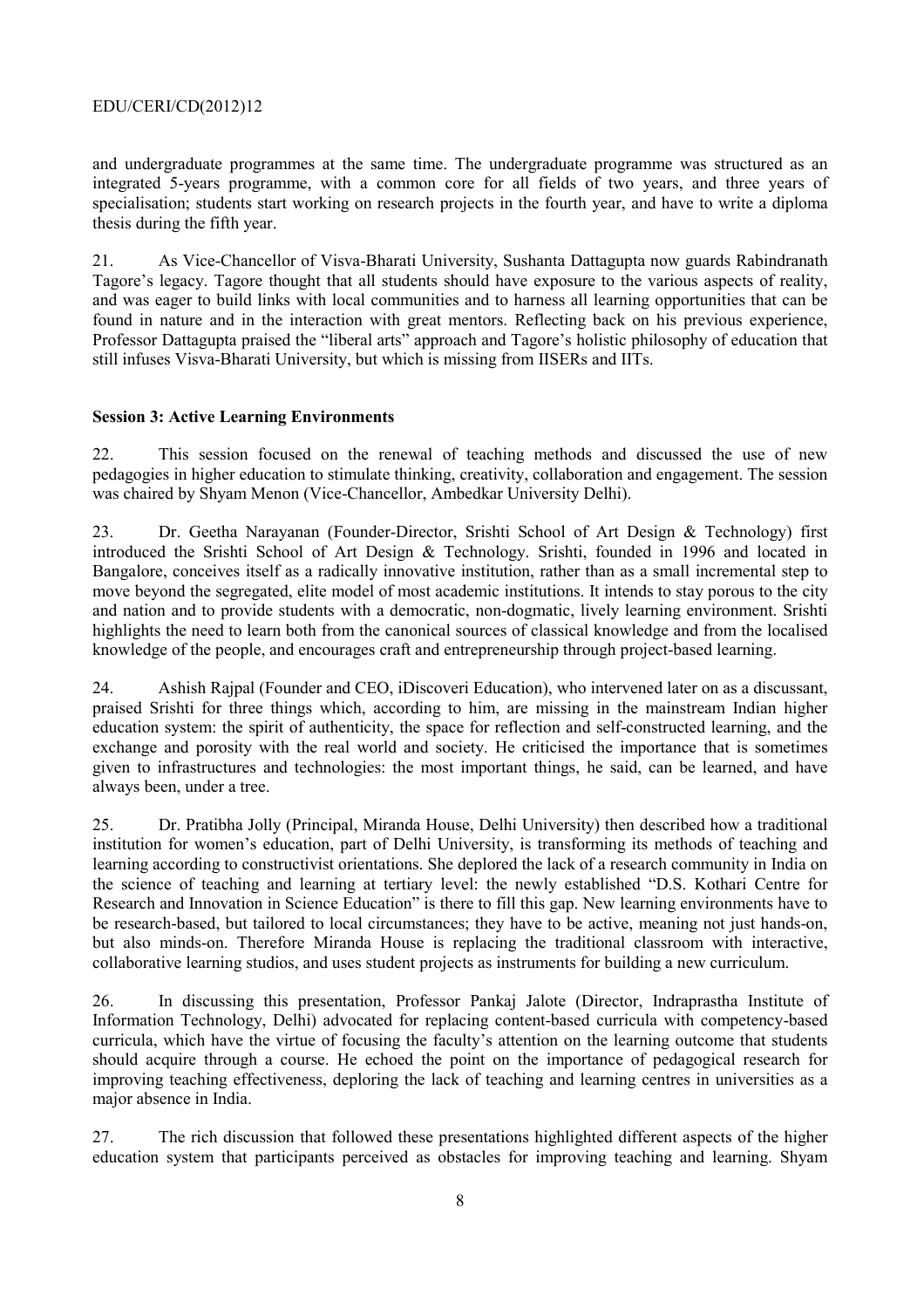Menon, for instance, underlined the regulatory rigidities: currently, land and buildings represent one of the major cost factors of universities, and universities are almost bound to be built as gated communities. Similarly, the rigid examination system is also a constraining force: as long as entry and exit examination will reward rote learning, there is not much hope that better teaching will emerge. A participant from Punjab raised the issue of students entering undergraduate education without being ready for college, as a consequence of massification; this becomes a challenge for teaching. Various participants underlined the difficulty of staffing an expanding system with good faculty, and of ensuring the qualitative development of existing faculty. Whether the semester system could still be considered an innovation, and whether it represented an improvement at all, was also debated.

#### **Session 4: New Paradigms in Assessment.**

28. Session 4, chaired by Paranjoy Guha Thakurta (journalist and educator), was devoted to discussing in depth a point that was raised in the preceding discussion: how assessment frameworks can lead teachers to give more weight to innovation skills, and discourage rote learning.

29. In his opening statement, Dirk Van Damme depicted the assessment of students as one of the most problematic parts of the educational process at the higher education level. Assessment is often not transparent, there is no training or mediation to ensure rigor and consistency, little research exists on assessment practices, and the whole process is sometimes plagued by corruption. In fact, many university professors have not accepted that, as a consequence of massification, higher education is about helping all students succeed, rather than selecting the brightest.

30. The measurement of complex multidimensional skills such as higher order thinking, problem solving skills, or collaborative learning is, obviously, a very difficult task; but because assessment is a steering force in education, this field deserves greater efforts. Active ways of assessment, peer and group assessment, seem best suited to assess these skills; overall, assessment in higher education should become as much as possible embedded in the learning trajectory itself, with a formative role. This seems to be the case with doctoral students; but for some reason, this kind of assessment is largely missing in undergraduate education.

31. Dr. Jacob Tharu (Former Professor, English and Foreign Languages University, Hyderabad) traced back the rigid and competitive nature of the Indian examination system to two origins: the English colonial system, which was designed for the selection of a small elite; and the emphasis put in India on reliability over validity of assessments. Reliability is most easily achieved when measuring stable characteristics, but what we really would like to measure is how much students have learned (a dynamic construct), and not just who is the best. Many of the necessary steps to improve this state were in fact already identified in a 1973 report by the University Grant Commission: teachers should be more trusted for conducting their own assessment (as they are, for instance, in IITs), and it must be acknowledged that not all skills that we want students to master lend themselves to being assessed on a written exam with a limited, and rigid, time-frame ("on the 23<sup>rd</sup> of March").

32. When it comes to assessment, schools seem to be much more open to innovation than universities, said Sridhar Rajagopalan (Managing Director, Educational Initiatives). He described his aim as moving from "assessment of learning" to "assessment for learning", and ultimately to "assessment is learning". Because it is becoming so much easier to collect data and get feedback about students' learning, assessment is indeed becoming a way to make learning more effective.

33. Formative assessment – assessment for learning – is almost always low-stakes. Educational Initiatives is developing and conducting low-stakes assessments that elicit information at the system,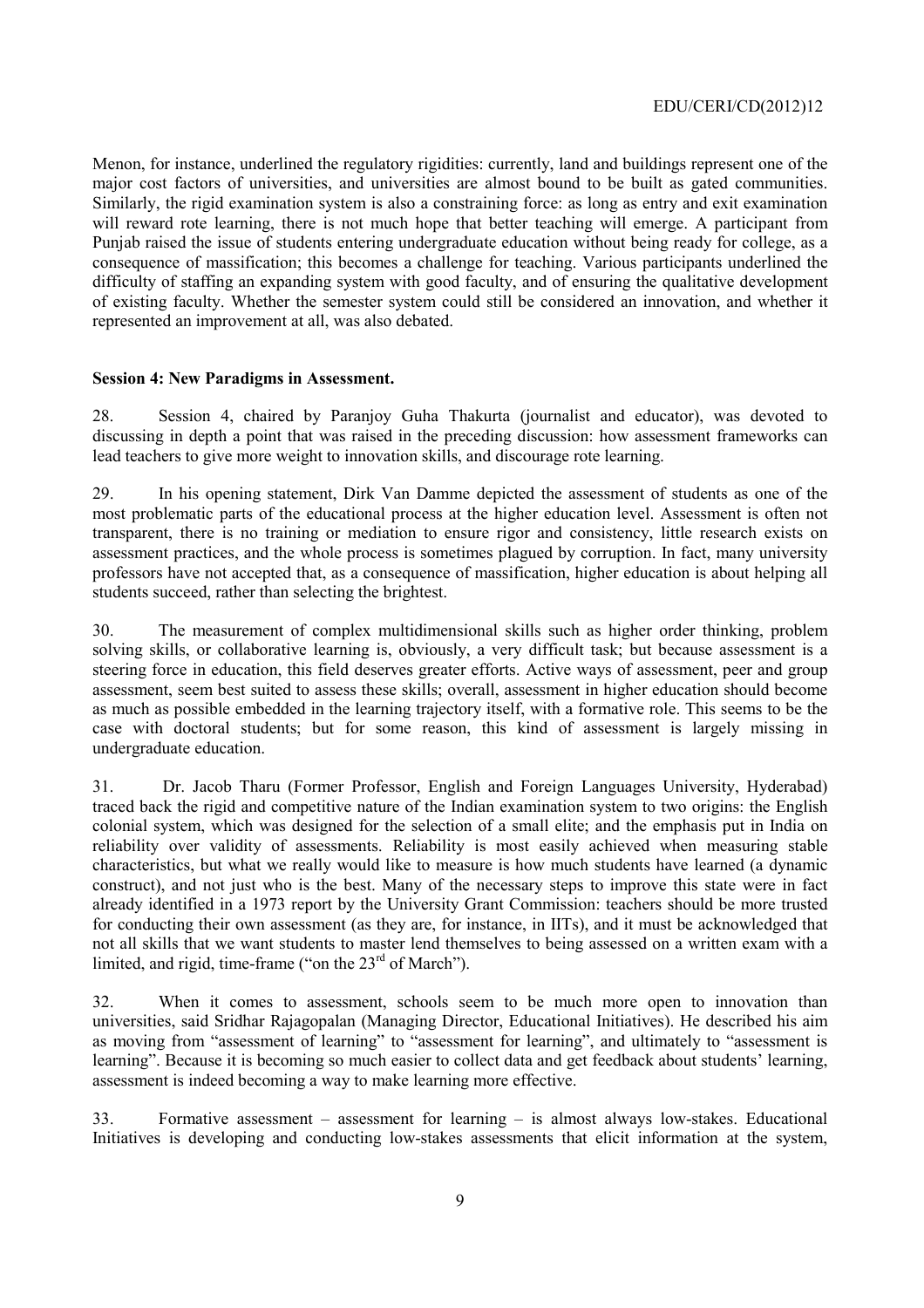school, and student level about how well learning outcomes are achieved; and this information can be useful to improve the quality and efficiency of the system. For instance, an assessment of caste prejudices and biases among school children revealed that these are much more widespread among the educated than the uneducated. To measure these non-cognitive outcomes of learning, instruments such as focus groups, discussion, observation are obviously better suited than exam sheets. In the area of cognitive outcomes of learning, good formative assessments reveal the misconceptions of students, and by creating a bank of misconceptions, more effective learning supports can be developed.

34. High stakes examinations however condition strongly what is being taught in schools. For this reason, Educational Initiatives has also started to work with the state of Gujarat on the development of a high-stakes board examination that would be on par with the best exams in the world. The objective is to move beyond measures of enrolment or mechanical learning as indicators of educational quality. As long as we can only rely on such crude indicators, Himachal Pradesh, for instance, appears as a success story in India as regards education; but PISA results show that even in the best states, students on average are at the bottom of international rankings.

#### **Keynote Address: Sam Pitroda**

35. At the end of the first day, Sam Pitroda addressed the participants in the workshop; Pawan Agarwal moderated the conversation. Sam Pitroda, former chairman of the National Knowledge Commission and adviser to the Prime Minister of India, expressed his thoughts on the agenda of innovation for the higher education sector.

36. In his speech, Sam Pitroda made a plea for affordable, scalable, sustainable solutions to bring higher education in line with the skill needs of the economy; these solutions, he said, cannot come from tinkering with the existing system, but only from dismantling it. He described the traditional model, where knowledge is created locally and delivered to a small group of people, as obsolete, and essentially surviving only because of vested interests. The campus experience is an accessory element of higher education, and the essential elements of it – good lessons and content, peer learning, mentoring, and services for certifying knowledge and skills – already can or will soon be delivered remotely to a much wider audience thanks to technology. With the current investment in broadband connectivity, every village in India will have access to these resources. In his opinion, India is in a good place to start this IT revolution in higher education, but must get rid of the many regulations (on acres, class space, etc.) that impede entry into the sector to non-conventional actors.

#### **Session 5: Creating an Innovation Ecosystem in Education: Teachers of the Future**

37. At the beginning of the second day of the workshop, this session addressed both higher education and school education, discussing the needs of India's expanding higher education system in terms of faculty development and the importance of teacher training programmes for raising the quality of the school system. The session was chaired by Professor Seyed E. Hasnain (Indian Institute of Technology, Delhi).

38. In opening the session, Furqan Qumar (Vice Chancellor, Central University of Himachal Pradesh) highlighted the scale of the challenge for higher education: as India plans to increase its total enrolments by 30 million students over the next five years, approximately 1.5 million more teachers will be required in higher education. Yet, today, there are already about 600 000 vacant positions, which higher education institutions have been filling with temporary, guest, or part-time teachers. In fact, the main problem is the lack of supply of well qualified teachers; those who qualify for a position as assistant professor according to the technical requirement are more often than not unprepared for teaching. Thus, it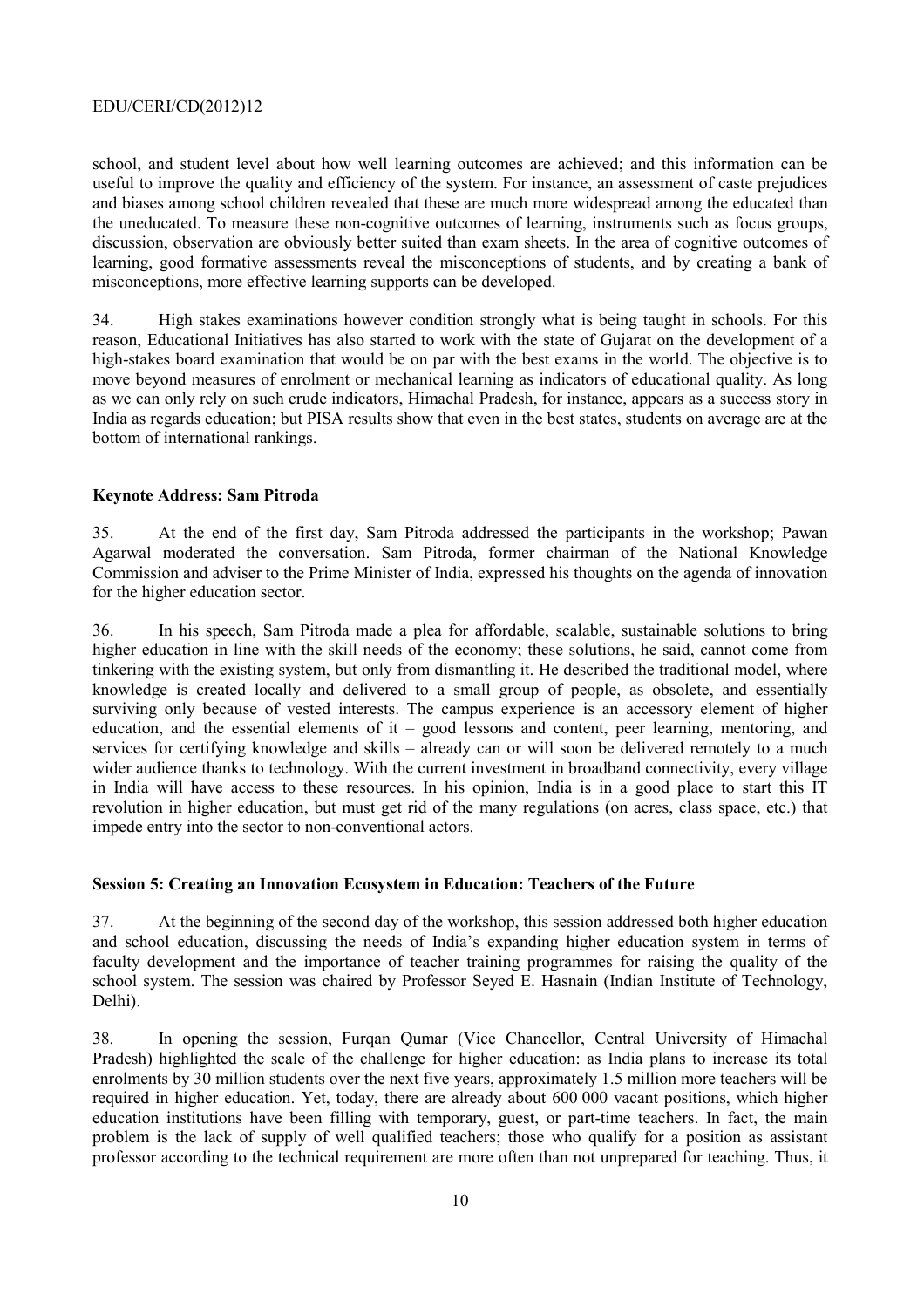is urgent to create professional development programmes to provide teaching skills at various levels: for the existing faculty, for all those who meet the technical requirements but not the quality requirement for becoming faculty members, and for current PhD students who envisage an academic career. The real challenge, he said, is to tackle these issues not in the top tier universities of India, but in the 90% of institutions that are not meeting the right standard.

39. Ajay Batra (Senior Leader, Azim Premji Foundation) shifted the focus to school education. The quality of teachers and their commitment, he said, are the single most important factor for the quality of education. While the recent reforms, and the Rights to Education act, have been very successful in expanding access to schools, the quality of education has received too little attention. But the "Right to Education" is only a "right to schooling" if this aspect is not fixed. The challenge is huge: there are 1.3 million schools, 210 million children in school, and about 6 million teachers in India; all this in a country with a rich cultural diversity. Today, there are 523 000 unfilled vacancies for elementary teachers, and 800 000 teachers are not sufficiently trained. Of 100 children entering school in grade 1, about 52 children make it to  $8<sup>th</sup>$  grade, 12 pursue into higher education, and about 8 graduate from higher education. Raising the quality of elementary education will be necessary to prepare a larger fraction of pupils to be ready for college.

40. Azim Premji Foundation promotes a systemic approach to improve teacher quality. Tackling the issue systematically means working on the causes, not the symptoms, and doing so in a coordinated manner, not one facet at a time. Excellent teacher preparation institutions have to be available; the dialogue between universities and teacher education institutions, District Institutes of Education (DIETs), and State Councils of Education Research and Training (SCERTs) has to be fostered; teachers have receive ongoing academic support in their professionalization journey. The establishment of the Azim Premji University, whose primary focus is to create education professionals who will take up the key leadership and research roles in this eco-system, is a step in this direction.

41. The first discussant, Professor P. Sinclair (Director, National Council of Educational Research and Training), focused the attention of the audience on the objective of raising children into adults who are able to think for themselves and to direct their own learning; constructivism and individualised learning for children must translate into a similar approach to teacher education. Today, the emphasis on contentknowledge over pedagogical knowledge in teacher preparation courses inevitably translates into teachers that only value disciplinary excellence. Her second point was related to the opportunity that open and distance learning systems represent for improving the quality of teaching, both as a tool for in-service training of teachers, and as a resource for bringing quality content to all schools in the country.

42. The second discussant, Dr Kavita Sharma (Director, India International Centre), argued in favour of grounding learning in the individual needs of the student, and embedding it in the local community.

#### **Session 6: Creating an Innovation Ecosystem in Education: Research and Evaluation**

43. This session discussed the role of research and evaluation in an innovation eco-system for education. Professor K. Kannan (Former Vice-Chancellor, Nagaland University, and Professor of Biotechnology, Indraprastha University, Delhi), opened the session, which he chaired, with a comment on the preceding discussion about teachers. The best teachers, he said, are like stem cells. Much like stem cells, they do not only produce their own breed (as any other cell does), but are also able to produce other breeds. An ideal teacher, in other words, is a mentor who is able to bring out the best from every single student.

44. Dr. Madhav Chavan (Founder and CEO, Pratham) urged the audience to think about the power of evaluation as a driver of change by telling the story of Pratham. When the first United Progressive Alliance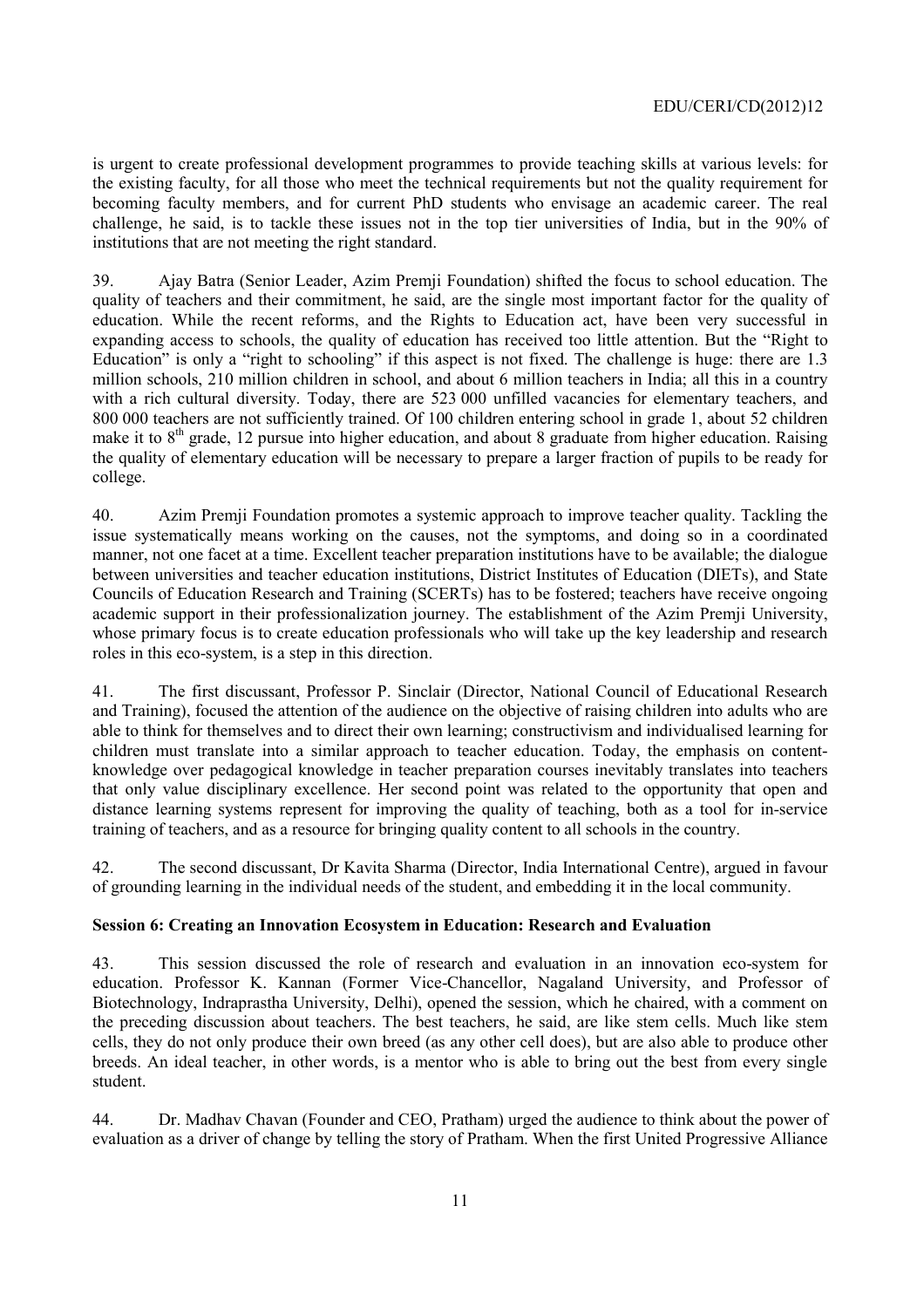government took power in 2004, it promised to shift the focus in education indicators from outlays to outcomes; since then, however, the creation of an evaluation department has not moved much beyond discussions. It was Pratham, an NGO not affiliated with any of the high institutions, who took up the challenge, and released its first Annual State of Education Report (ASER) in 2005. There were many critiques about the assessment tools and methodology, but it was the first attempt at making hard data available about what children learn in school, and was appreciated as such by the Planning Commission. In fact, it changed the conversation: the burden of coming up with better, or more relevant measures of what is worth measuring was now in the critics' camp. More importantly, the system was now under pressure to improve on this measure of the quality of education.

45. Pratham also shows that the evaluation of policy outcomes, in the domain of education, health, or the environment for instance, can be done with frugal means, and can be an excellent opportunity for enriching the education experience of young undergraduates. Pratham uses voluntary students who are willing to engage with hands-on research to carry out its assessment. Interestingly, these are rarely students of education (except in Andhra Pradesh, were DIETs engage in the process), and more often students of economics or sociology.

46. ASER is a success story, and is now replicated in African countries with the support of USAID. There are so many things out there that are worth measuring, and that can be measured without waiting for the government to do it (such as the quality of water): this could be a task for undergraduate students.

47. The second speaker, Dr Gautam Rajkhowa (Faculty of Business, Enterprise & Lifelong Learning, University of Chester, United Kingdom) underlined the importance of strong links between universities and the outside world. He illustrated, through the case of the University of Chester, how these connections with employers and NGOs can be used to provide experiential learning opportunities for students, how connections with secondary schools can help identify areas in which the curriculum can be improved, and how the university/industry interface helps support innovation in the economy through university research.

48. The first discussant, Professor Marmar Mukhopadhyay (Director, Educational Technology and Management Academy), took a rather provocative stance in his comments; many of the solutions to the problems in school, he said, are based on pure beliefs with little research to back them up. As an example, he took the insistence on the need for teacher training. He proposed instead that information and communications technology (ICT) be moved from its current decorative role to centrepiece in school.

49. Dr Indira Parikh (Founder President, Foundation for Liberal and Management Education - FLAME), talked about the ambition of FLAME of overcoming the rigidity, aridity and empty formalism of a syllabus-bound educational system with pedagogic innovations, to nurture curious, inquisitive, and reflective minds.

#### **Keynote Address: Sudhir Jain**

50. Professor Sudhir Jain (Director, IIT Gandhinagar) delivered the last keynote address of the workshop. He presented IIT Gandhinagar, one of the most recently created IITs in India. Because of its recent establishment, Sudhir Jain has had the opportunity to design almost from scratch a world class institution; he presented his vision for making IIT Gandhinagar an exciting place for teaching, learning and research, where learning is an enjoyable and fulfilling experience, and non-formal and informal learning opportunities are allowed to flourish and are harnessed.

51. After the keynote, three short impromptu presentations were added to the programme. Participants from the states of Nagaland and Orissa and from the Andaman Islands presented their institutions of higher education and their innovations.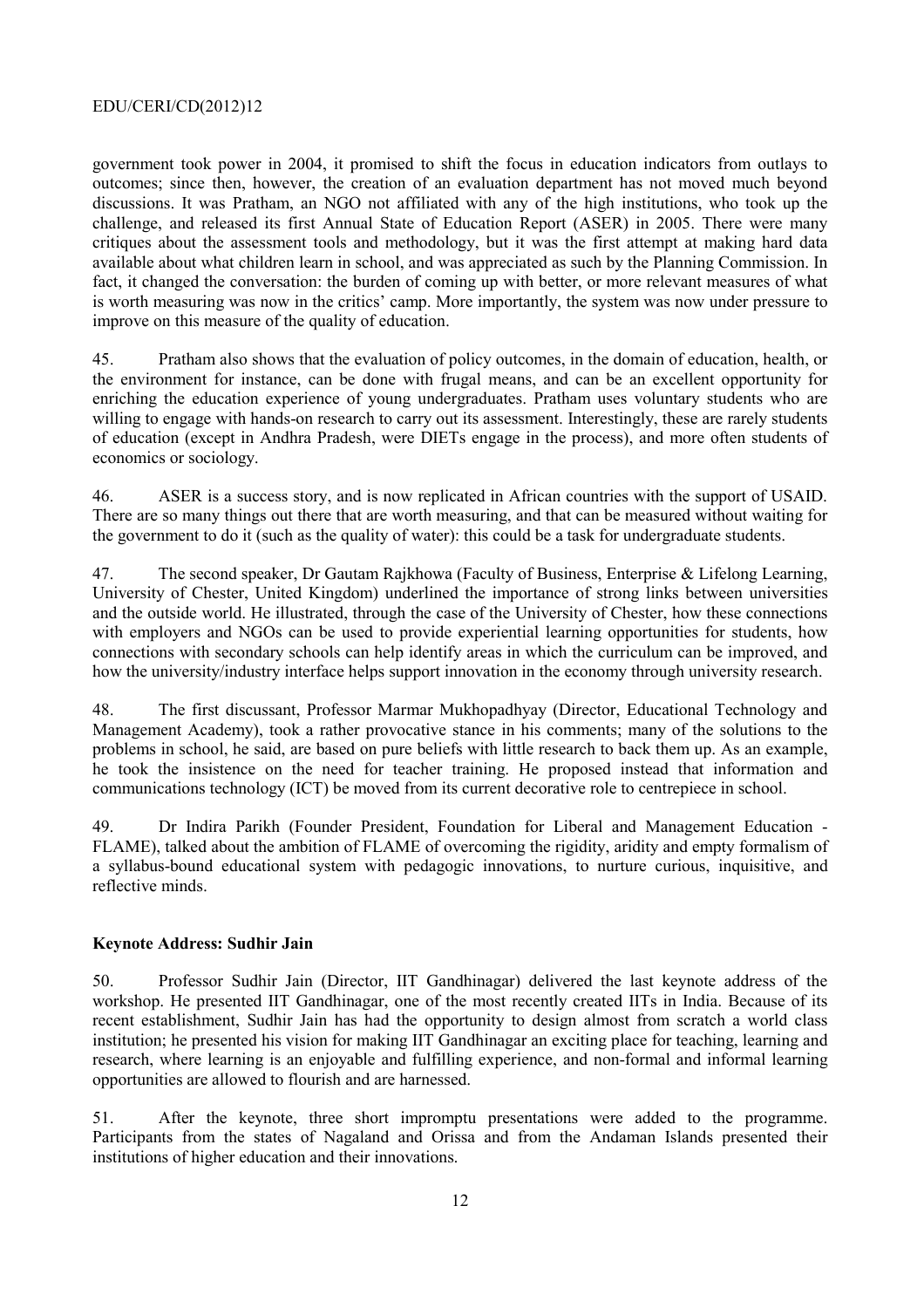#### **Session 7: Creating an Innovation Ecosystem in Education: Towards a Strategy; Summing Up & Way Forward**

52. Kiran Karnik (former president of the National Association of Software and Services Companies - NASSCOM) chaired the last session that was designed to pull out the lessons from the workshop. In opening the discussion, he distinguished three types of innovation that are typical in the private, for-profit sector: new products, new production processes, new forms of organisation. Most of the innovations that were presented at the workshop, he said, could probably be qualified as process innovation: doing the same things differently, with new pedagogies, new curricula, etc. In education, he said, there is even a fourth dimension along which one might want to innovate: the "inputs", i.e. the types of students that are admitted to higher education. In India, there are very little opportunities for side-entries and exceptions to the linear, traditional model, according to which higher education starts immediately after the school graduation exam and is highly compartmentalised. Building trust in the system might be necessary to allow for nonconventional approaches to higher education to grow.

53. The two rapporteurs, Gayatri Hasan (social scientist) and Francesco Avvisati (OECD Directorate for Education), then summarised the discussions of the two days.

54. Gayatri Hasan listed the different examples of innovation in education that had been presented at the workshop, and categorised them according to the direction of change: most examples included some features that made institutions less isolated (thanks to collaborations and technology) and more flexible (thanks to academic credit systems), fostering active learning, cultivating democratic values, and favouring research.

55. Francesco Avvisati summarised the two days of discussion in terms of the drivers of innovation that were, or were not, emphasised. Throughout most examples, he said, there was high awareness of the fact innovation can result from channelling knowledge flows that are currently untapped in higher education institutions: examples include links with local communities, collaborations across disciplinary boundaries, and synergies between research and teaching activities. The opportunities and obstacles that regulatory frameworks represent for innovation in higher education were also often emphasised, as was the development of new technological solutions and infrastructure. Less frequently mentioned, or almost absent from the examples, was the role that educational research and a system of monitoring and measurement of outcomes can play in determining the parts of the system that deserve most attention, and in identifying the effective solutions that could be scaled up to new contexts.

56. Stéphan Vincent-Lancrin then introduced a framework for analysing the innovation eco-system in higher education, developed in CERI's Innovation Strategy for Education and Training project. In a complex, multi-level system, a number of stakeholders can play the role of motors or brakes of innovation in education. Sometimes, there is too little supply of innovative solutions in education: this may result from under-investment in research and development, maybe as a consequence of lack of incentives for private for profit actors (because of market failures), or of tight regulatory frameworks that limit room for experimenting new solutions. But at other levels, the demand for innovative solutions may be the limiting factor for educational innovation: for instance, institutions and teachers may perceive new solutions as risky, especially when accountability policies favour traditional approaches; parents and employers may use reputation as an indicator of quality, and thus have limited appetite for innovation. Finally, an inappropriate knowledge management may impede that demand and supply of innovation meet. Knowledge flows and networks between education professionals and with other stakeholders must be encouraged to facilitate innovation.

57. Stéphan Vincent-Lancrin concluded his intervention by underlining the implications of the "demographic dividend" for innovation. At a time where the large young cohorts of Indians turn adult, the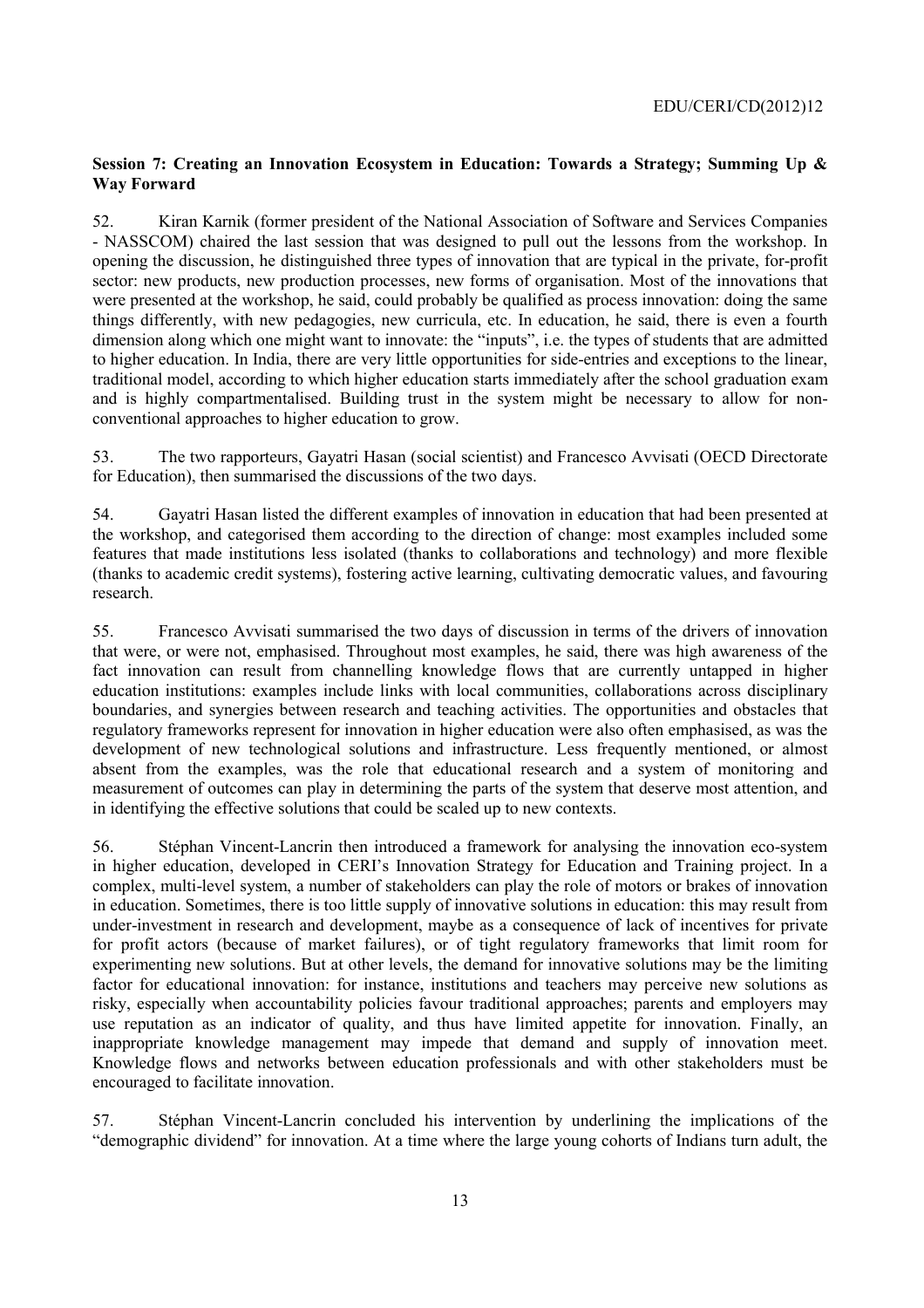establishment of a mass higher education system creates many opportunities for educational innovation (thanks to the establishment of new institutions, for instance); at the same time, improvements in the quality of higher education will have a larger and more rapid impact on the Indian society and economy than in other places. It is a historic moment for India, and the OECD stands ready to assist India in its efforts to bring the higher education system in line with the skill requirements of the economy.

58. The general discussion was launched by Pawan Agarwal, of the Planning Commission. He described an effective plan-making process as one that initiates a process of dialogue and creates the conditions for learning among field actors, so that when the plan comes out its objectives and recommendations are already integrated in the conversations among the stakeholders. He therefore expressed his satisfaction with the rich conversation at the workshop and the collaboration with the OECD, and described the next challenge as "bringing the conversation at the state level".

59. Kiran Karnik then presented the audience with his two take-away points from the workshop summaries. First, he said, when we identify a successful innovation, it may be more important to scale up the enabling conditions for this success than to generalise the solution itself. One should therefore always ask, when confronted with success stories of innovations, "what were the enabling conditions?", and "how can I recreate these conditions elsewhere?". The second point that he mentioned was about the importance of measuring the objectives that we value most: objectives that get measured drive our behaviour, and so the Planning commission, for instance, should already start thinking about what indicators will be used for the mid-term review of the  $12<sup>th</sup>$  plan.

60. Mr Narayanan Ramaswamy (Partner and Head, Education Sector, KPMG Advisory Services) identified the desire for global, definitive solutions as one obstacle to innovation. The education system, he said, can be changed more effectively if it is first broken down into manageable parts (curriculum, teaching methods, assessments, etc.). Credit transfer systems, for instance, that introduce more flexibility in curricula and allow education to cross geographic and temporal boundaries, are one way of making the system more flexible. Because no-one has the power to change everything immediately, very often there is a tendency to blame someone else (teachers, regulators, administrators etc.) for the lack of innovation. But if everyone decides to introduce some changes in the domains for which he is responsible, this innovationfriendly climate will, one step at a time, produce a rich innovative eco-system.

61. Dirk Van Damme, as the last discussant, delivered his impressions, as an external observer, on the conversation that took place at the workshop. On the one hand, he felt that the workshop could have encouraged participants to express their dissent in debates: confronting multiple points of view can be a critical component of a sound innovation system. On the other hand, he had sometimes the feeling that the tensions between different objectives for education policies were not completely acknowledged; for instance, the tension between openness and access, and the still very traditional – and elitist – ideal of excellence that dominates the Indian higher education system. He invited therefore the participants to look at international success stories with open and inquiring minds, looking for models to imitate beyond the most established and venerable institutions.

62. At the end of the workshop, participants were invited to make proposals for concrete next steps. The proposals included: a summary report of the workshop under the form of a joint "white paper"; another conference at the end of 2013 which will this time foster an international dialogue between India and other OECD Countries; the organisation of state-level workshops on education and innovation in the coming months, and of two innovation awards for higher education institutions and states, for which the OECD could provide guidelines and assistance in the design phase.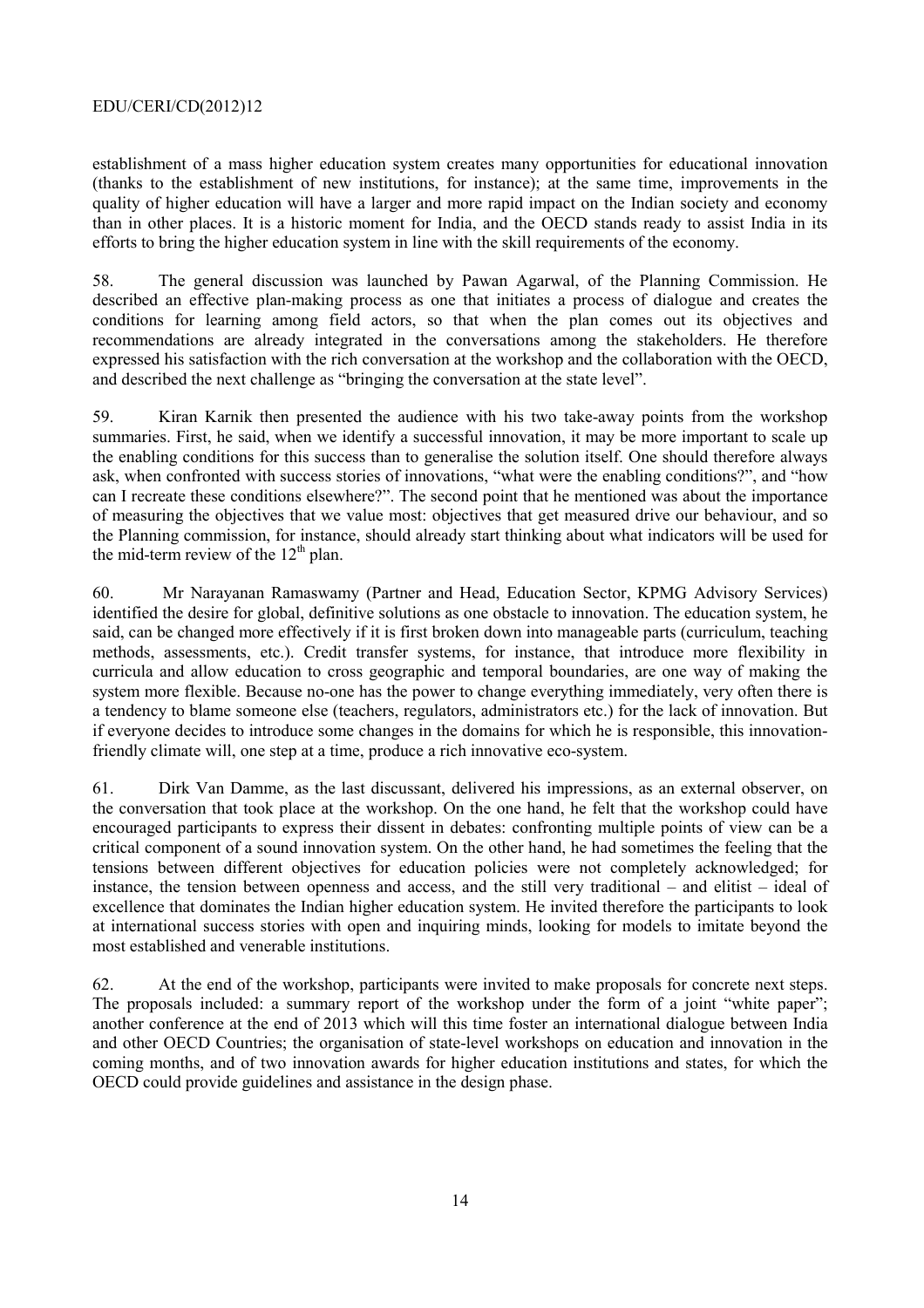**ANNEX X: WORKSHOP PROGRAMME** 





# **In ndia-OECD Initiative**

**Collaborative Workshop on Education and Innovation** Multi-purpose Hall, New Conference Block, India International Centre New Delhi

# **PROGRAMME**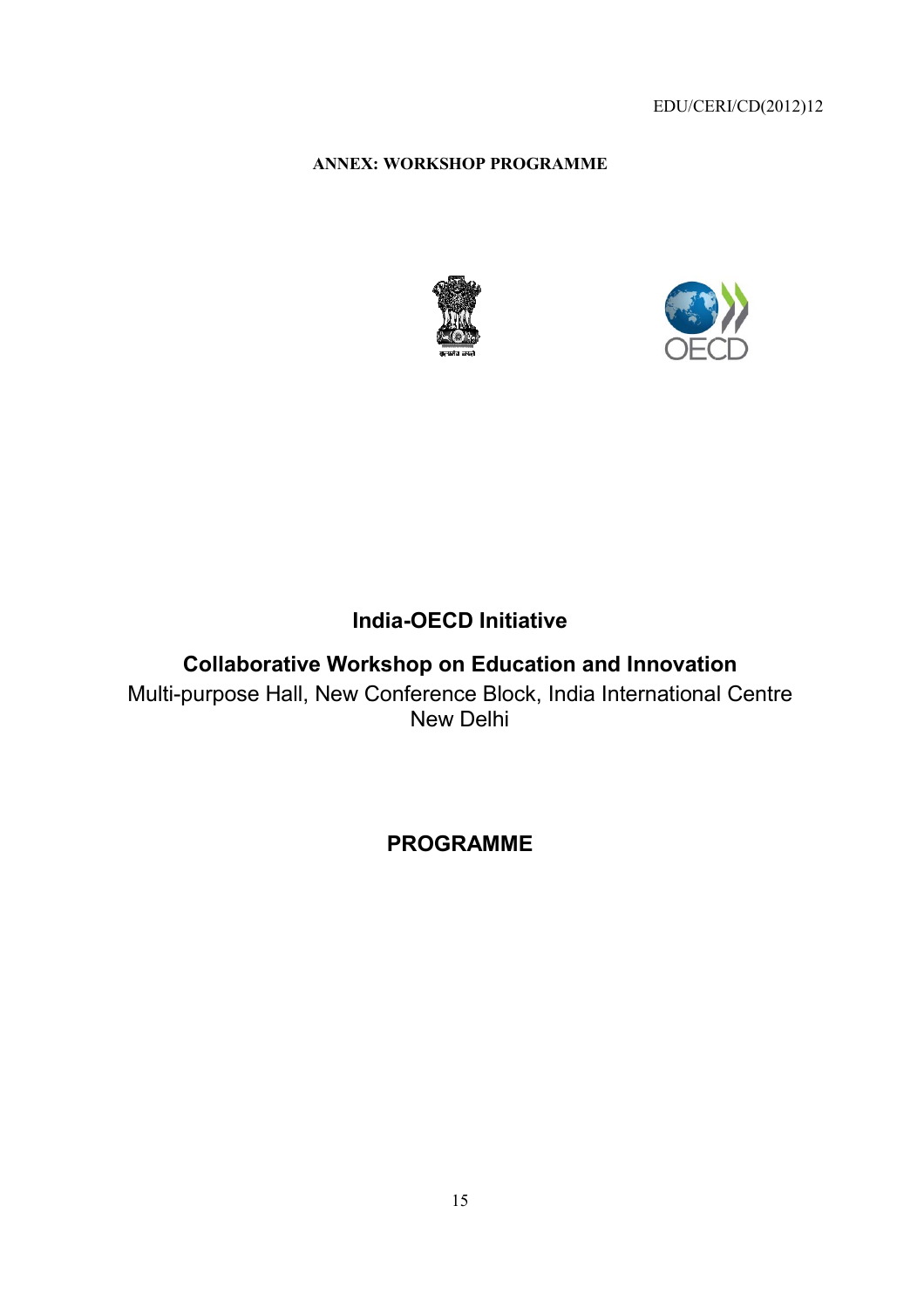## **DAY I – 9th MAY 2012, WEDNESDAY**

| $09:30 - 10:20$ | <b>Inaugural Session</b>                                                                                                                                                                                                                                                                                                                                                           |
|-----------------|------------------------------------------------------------------------------------------------------------------------------------------------------------------------------------------------------------------------------------------------------------------------------------------------------------------------------------------------------------------------------------|
|                 | <b>Keynote Address</b><br><b>Prof Kaushik Basu</b><br>Chief Economic Advisor,<br>Ministry of Finance<br>Government of India                                                                                                                                                                                                                                                        |
|                 | <b>Special Address</b><br><b>Ms Vibha Puri Das</b><br>Secretary, Higher Education<br>Ministry of HRD<br>Government of India                                                                                                                                                                                                                                                        |
|                 | <b>Special Address</b><br>Dr Dirk Van Damme<br>Head-Innovation and Measuring Progess Division,<br>Directorate of Education,<br>Organisation for Economic Co-operation and Development (OECD)                                                                                                                                                                                       |
|                 | Vote of Thanks<br><b>Mr Pawan Agarwal</b><br>Adviser (Higher Education),<br><b>Planning Commission</b><br>Government of India                                                                                                                                                                                                                                                      |
|                 |                                                                                                                                                                                                                                                                                                                                                                                    |
| $10:20 - 11:15$ | Session 1: Perspectives on Innovation and Education<br>This session will set the landscape for the meeting and discuss the challenges of<br>developing skills and education for innovation. What skills are needed for innovation in<br>the economy? How does higher education contribute to innovation? What are the<br>challenges in the Indian business and education contexts? |
|                 | Chair<br><b>Ms Sushma Berlia</b><br>President, Apeejay Stya and Svran Group &<br>Chancellor, Apeejay Stya University                                                                                                                                                                                                                                                               |
|                 | <b>Presentations</b><br>1. How Education Matters for Innovation<br>by Dr Stéphan Vincent-Lancrin, OECD Directorate for Education<br>2. Developing Skills for Innovation in India: The Challenges<br>by Mr Rajesh Jain, Founder, Netcore Technologies                                                                                                                               |
|                 | <b>Discussion</b>                                                                                                                                                                                                                                                                                                                                                                  |
| $11:15 - 11:30$ | <b>Break</b>                                                                                                                                                                                                                                                                                                                                                                       |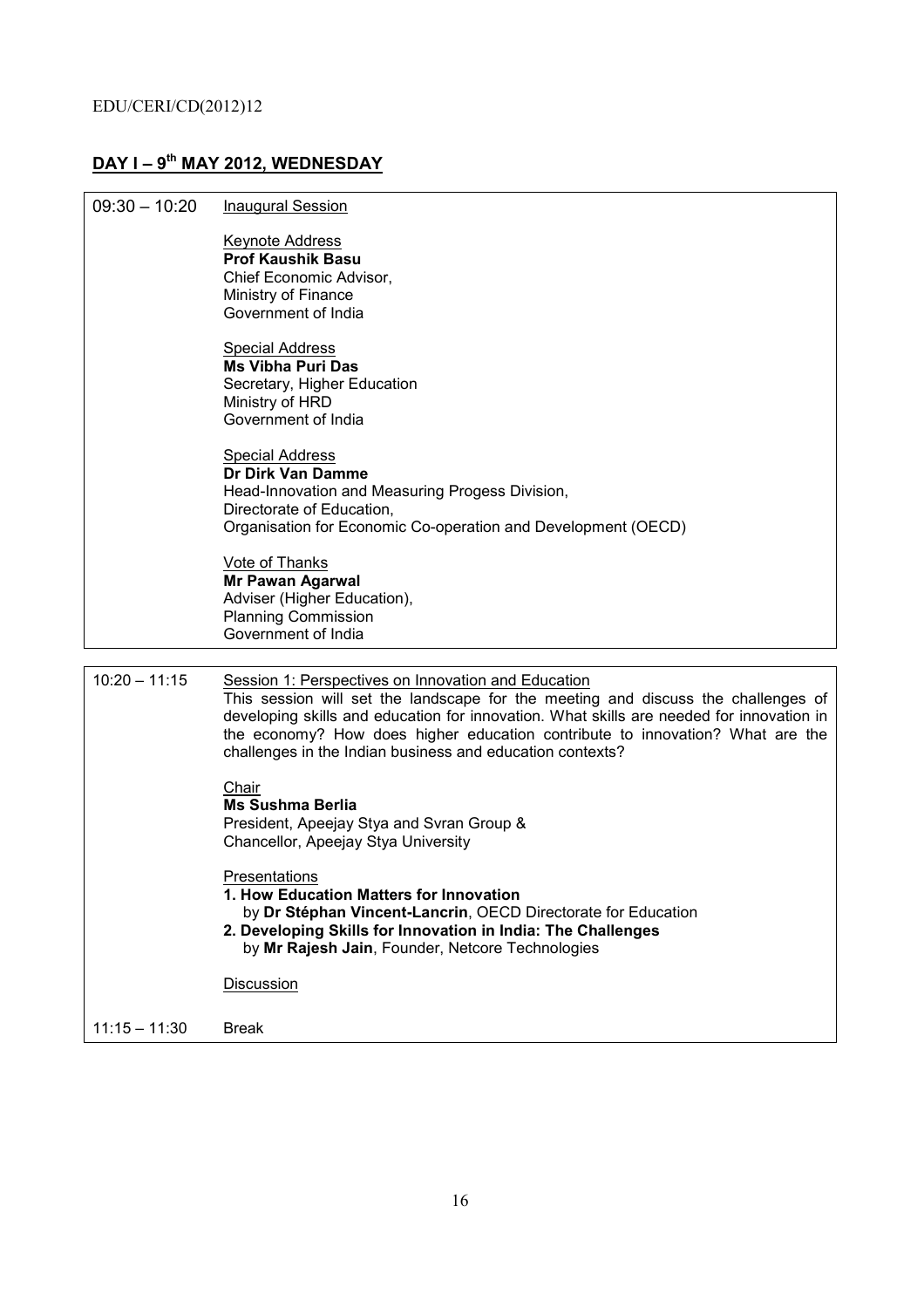| $11:30 - 13:00$ | Session 2: Re-crafting Undergraduate Education<br>This session will present and discuss Indian examples of organizational innovations in<br>higher education geared towards developing innovation skills and excellence in higher<br>education students.<br>Chair                                                                                                                           |
|-----------------|---------------------------------------------------------------------------------------------------------------------------------------------------------------------------------------------------------------------------------------------------------------------------------------------------------------------------------------------------------------------------------------------|
|                 | <b>Mr T P Sreenivasan</b><br>Vice Chairman, Kerala State Higher Education Council and former Ambassador of<br>India to the United Nations                                                                                                                                                                                                                                                   |
|                 | <b>Case Studies</b><br>1. Delhi University<br><b>Prof Malashri Lal, Dean, Academic Activities &amp; Projects, Delhi University</b><br>2. Shiv Nadar University<br>Prof Nikhil Sinha, Vice-Chancellor, Shiv Nadar University                                                                                                                                                                 |
|                 | <b>Discussants</b><br>Dr Meenakshi Gopinath<br>Principal, Lady Shriram College for Women, Delhi University<br><b>Prof Geetha Venkataraman</b><br>Dean, School of Under Graduate Studies, Ambedkar University, Delhi                                                                                                                                                                         |
| $13:00 - 14:00$ | <b>Keynote Address and Lunch</b><br>Prof Sushanta Dattagupta<br>Vice Chancellor, Vishwa Bharati University                                                                                                                                                                                                                                                                                  |
| $14:00 - 15:30$ | <b>Session 3: Active Learning Environments</b><br>This session will present an attempt to foster active learning with renewed teaching<br>methods and discuss the use of new pedagogies in higher education to stimulate<br>thinking, creativity, collaboration and engagement. The discussion will touch on the<br>conditions to scale up such initiatives within and across universities. |
|                 | Chair<br><b>Prof Shyam Menon</b><br>Vice Chancellor, Ambedkar University, Delhi                                                                                                                                                                                                                                                                                                             |
|                 | <b>Case Studies</b><br>1. Miranda House, Delhi University<br>Dr Pratibha Jolly, Principal, Miranda House, Delhi University<br>2. Srishti School of Art Design & Technology<br>Dr Geetha Narayanan, Founder-Director, Srishti School of Art Design &<br>Technology                                                                                                                           |
|                 | <b>Discussants</b><br><b>Prof Pankaj Jalote</b><br>Director, Indraprastha Institute of Information Technology, Delhi<br>Mr Ashish Rajpal<br>Founder & CEO, iDiscoveri Education                                                                                                                                                                                                             |
| $15:30 - 16:00$ | Tea Break                                                                                                                                                                                                                                                                                                                                                                                   |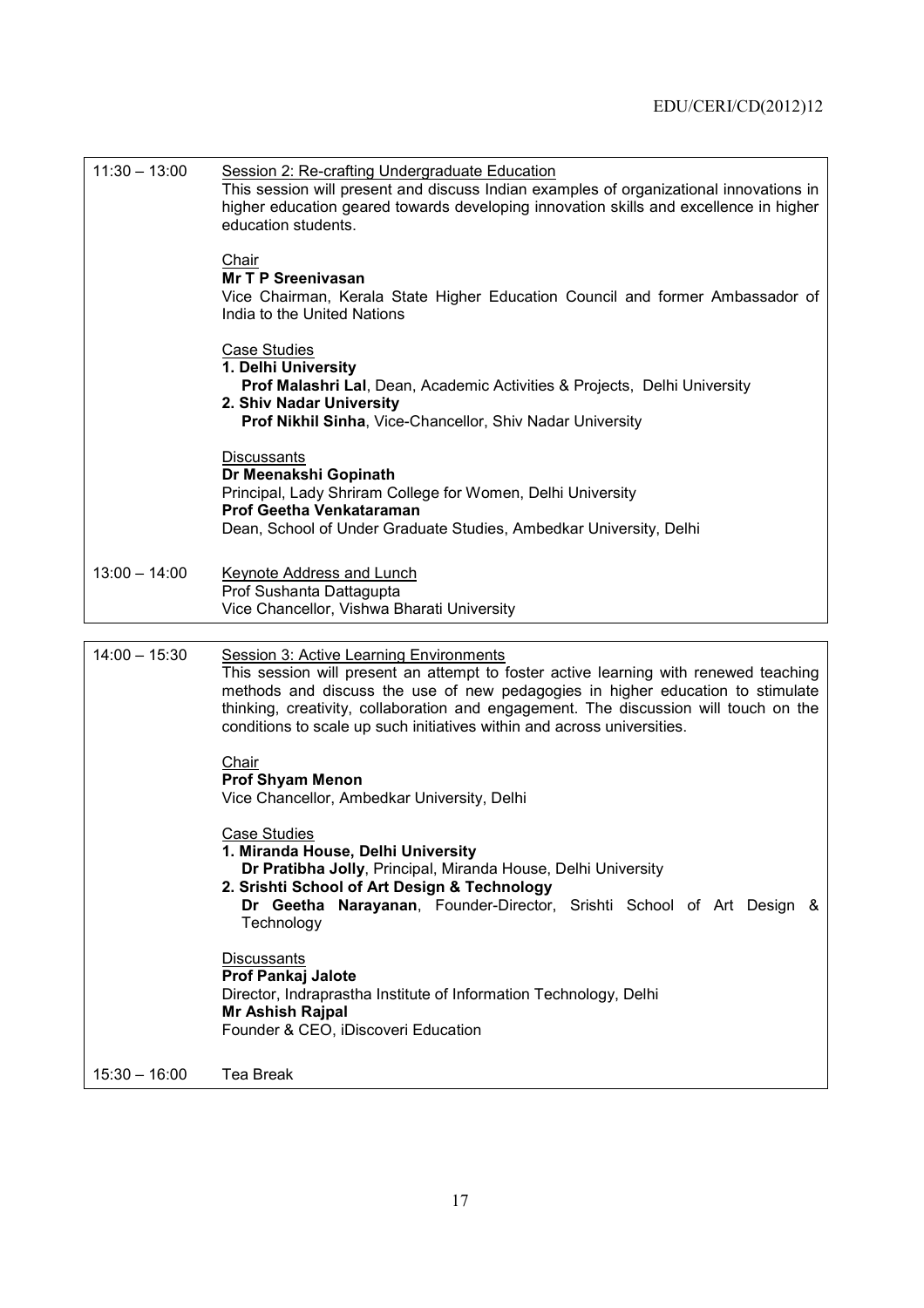| $16:00 - 17:30$ | Session 4: New Paradigms in Assessment<br>The development of active pedagogies or innovative curricula is sometimes hindered<br>by traditional forms of assessments - of students, programmes, etc. This session will<br>discuss the necessity to align assessments and the new emphasis on skills for<br>innovation, and present new approaches to assessment that empower teachers and<br>students to give more weight to other skills such as reflecting, thinking, creativity,<br>presentation or collaboration.<br>Moderator of Panel Discussion<br>Mr Paranjoy Guha Thakurta<br>Journalist and Educator |
|-----------------|---------------------------------------------------------------------------------------------------------------------------------------------------------------------------------------------------------------------------------------------------------------------------------------------------------------------------------------------------------------------------------------------------------------------------------------------------------------------------------------------------------------------------------------------------------------------------------------------------------------|
|                 | <b>Panelists</b><br>Dr Dirk Van Damme<br>Head of Innovation and Measuring Progress Division<br><b>OECD Directorate for Education</b><br>Dr Jacob Tharu<br>Former Professor, English & Foreign Languages University, Hyderabad<br>Mr Sridhar Rajagopalan<br>Managing Director, Educational Initiatives                                                                                                                                                                                                                                                                                                         |
| $18:00 - 20:00$ | Keynote Address (via video-conference) and Reception<br><b>Mr Sam Pitroda</b><br>Adviser to the Prime Minister on Public Infrastructure, Information and Innovations                                                                                                                                                                                                                                                                                                                                                                                                                                          |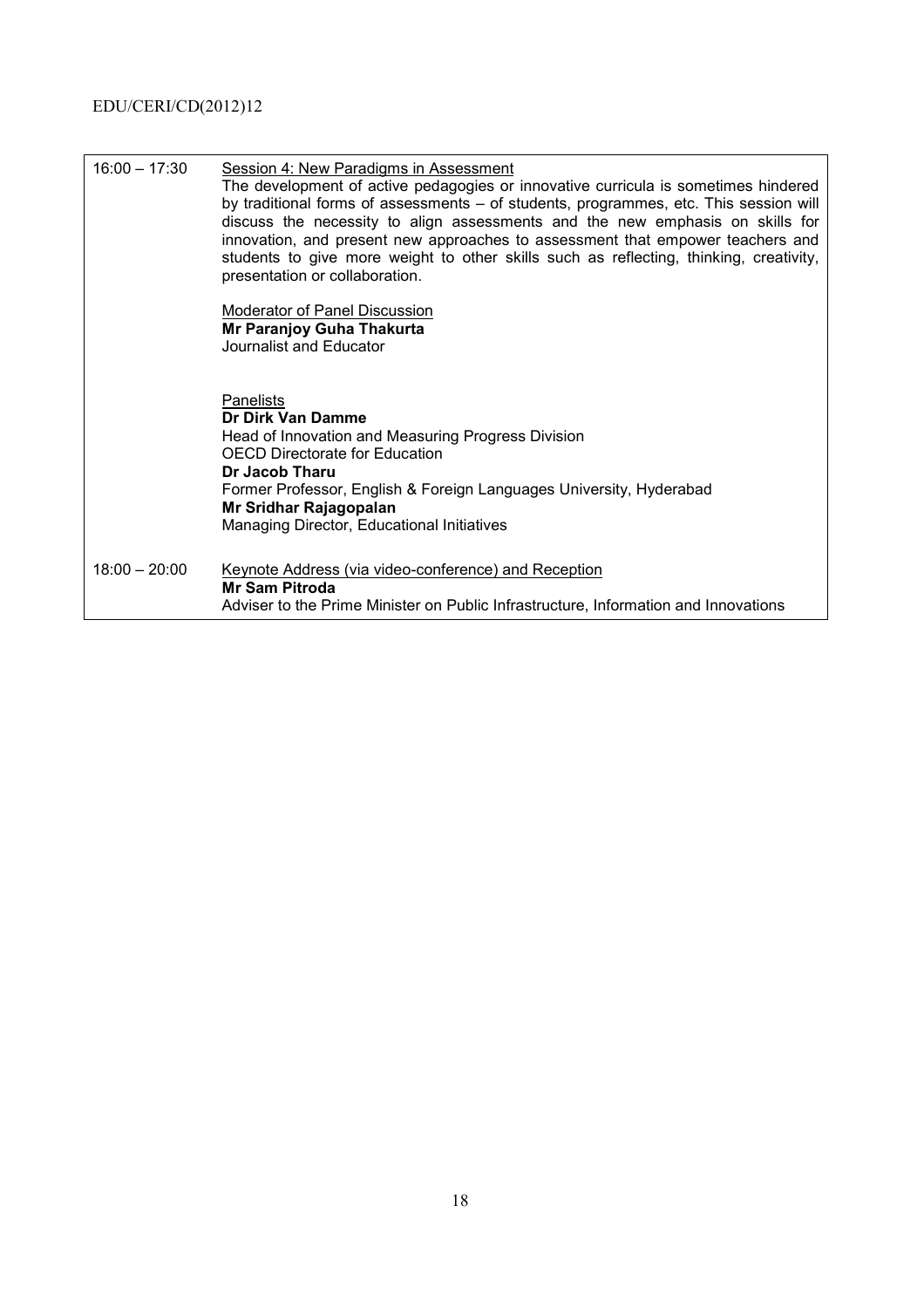## **DAY II – 10th MAY 2012, THURSDAY**

| $09:30 - 11:00$ | Session 5: Creating an Innovation Ecosystem in Education: Teachers of the Future<br>This session will discuss the role of universities and teacher training programmes in<br>developing talent and knowledge to facilitate continuous improvement in education and<br>higher education.<br>Chair<br><b>Prof Seyed E Hasnain</b><br>Professor, Indian Institute of Technology, Delhi<br>Presentations<br>1. Prof Furgan Qamar<br>Vice-Chancellor, Central University of Himachal Pradesh<br>2. Mr Ajay Batra<br>Senior Leader, Azim Premji Foundation<br><b>Discussants</b><br><b>Prof P Sinclair</b><br>Director, National Council of Educational Research & Training<br>Dr Kavita Sharma<br>Director, India International Centre |
|-----------------|-----------------------------------------------------------------------------------------------------------------------------------------------------------------------------------------------------------------------------------------------------------------------------------------------------------------------------------------------------------------------------------------------------------------------------------------------------------------------------------------------------------------------------------------------------------------------------------------------------------------------------------------------------------------------------------------------------------------------------------|
| $11:00 - 11:30$ | Tea Break                                                                                                                                                                                                                                                                                                                                                                                                                                                                                                                                                                                                                                                                                                                         |
|                 |                                                                                                                                                                                                                                                                                                                                                                                                                                                                                                                                                                                                                                                                                                                                   |
| $11:30 - 13:00$ | Session 6: Creating an Innovation Ecosystem in Education: the Role of Research and<br>Evaluation<br>This session will present and discuss Indian example of collaboration, research and<br>evaluation between universities and schools. One challenge to improve the quality of<br>Indian education lies in better evaluation of existing teaching practices and good<br>knowledge flows within the sector. Universities, foundations and other NGOs can play<br>an important role in this. What are the current state of play and the challenges in<br>India?                                                                                                                                                                    |
|                 | Chair<br>Prof K Kannan, Former Vice-Chancellor,<br>Nagaland University & Professor Biotechnology, Indraprastha University, Delhi                                                                                                                                                                                                                                                                                                                                                                                                                                                                                                                                                                                                  |
|                 | Presentations<br>1. Dr Madhav Chavan<br>Founder & CEO, Pratham<br>2. Dr Gautam Rajkhowa<br>Faculty of Business, Enterprise & Lifelong Learning, University of Chester, United<br>Kingdom                                                                                                                                                                                                                                                                                                                                                                                                                                                                                                                                          |
|                 | <b>Discussants</b><br><b>Prof Marmar Mukhopadhyay</b><br>Director, Educational Technology and Management Academy<br>Dr Indira Parikh<br>Founder President, FLAME                                                                                                                                                                                                                                                                                                                                                                                                                                                                                                                                                                  |
| $13:00 - 14:00$ | <b>Keynote Address &amp; Lunch</b><br><b>Prof Sudhir Jain</b><br>Director, IIT Gandhinagar                                                                                                                                                                                                                                                                                                                                                                                                                                                                                                                                                                                                                                        |